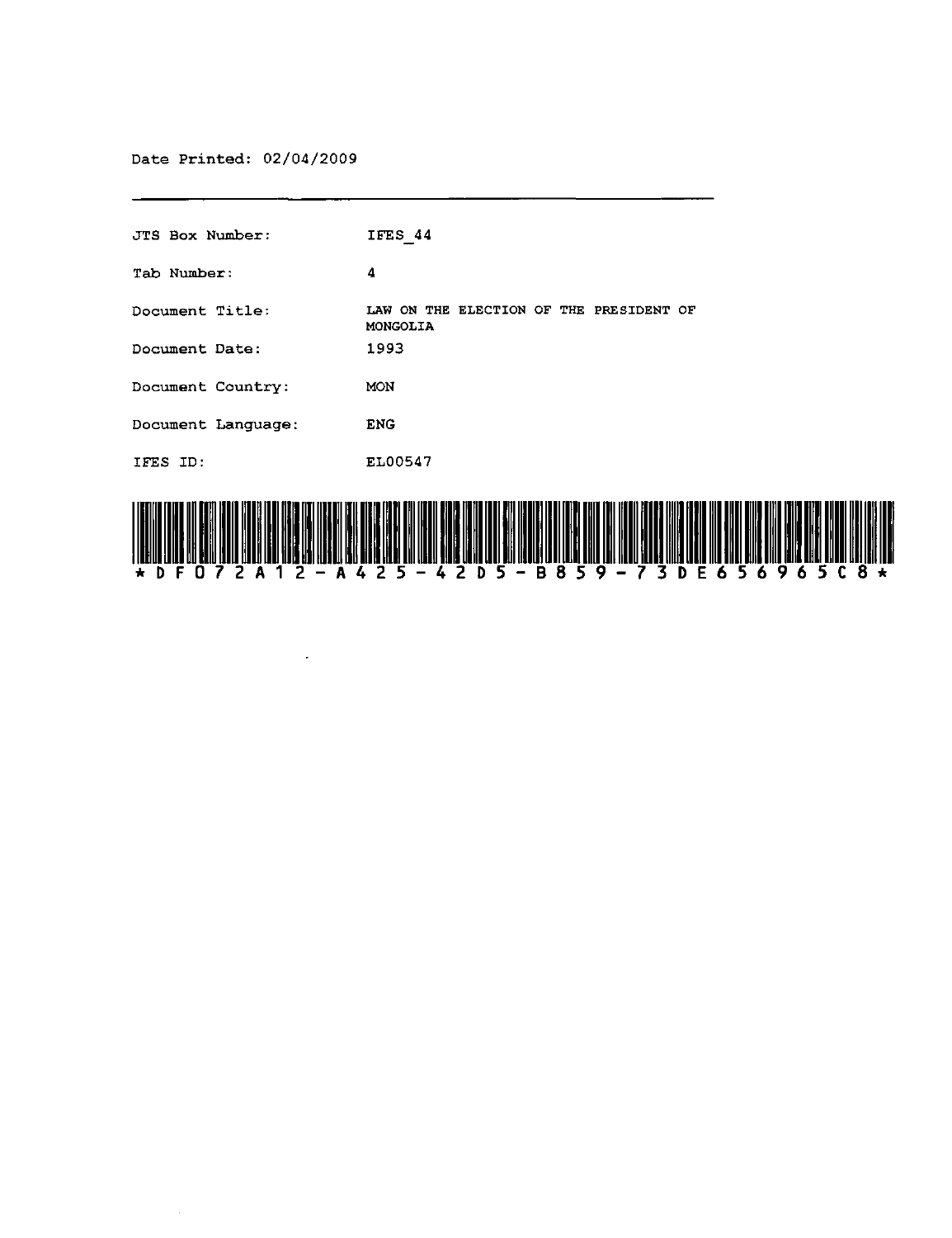law | MON | 1993 /003 /eng

# LAW ON THE ELECTION OF THE PRESIDENT OF MONGOLIA

h

L,

Ŋ

q

L

<sup>i</sup>

Ĥ

 $\mathbf{Q}$ 

**Edge** 

 $\mathbf{L}$ 

J

 $\frac{1}{2} \sum_{i=1}^n \frac{1}{2} \sum_{j=1}^n \frac{1}{2} \sum_{j=1}^n \frac{1}{2} \sum_{j=1}^n \frac{1}{2} \sum_{j=1}^n \frac{1}{2} \sum_{j=1}^n \frac{1}{2} \sum_{j=1}^n \frac{1}{2} \sum_{j=1}^n \frac{1}{2} \sum_{j=1}^n \frac{1}{2} \sum_{j=1}^n \frac{1}{2} \sum_{j=1}^n \frac{1}{2} \sum_{j=1}^n \frac{1}{2} \sum_{j=1}^n \frac{1}{2} \sum_{j=$ 

 $\frac{1}{2}$ 

医心室下的

F Clifton White Resource Center International Foundati, her Election Systems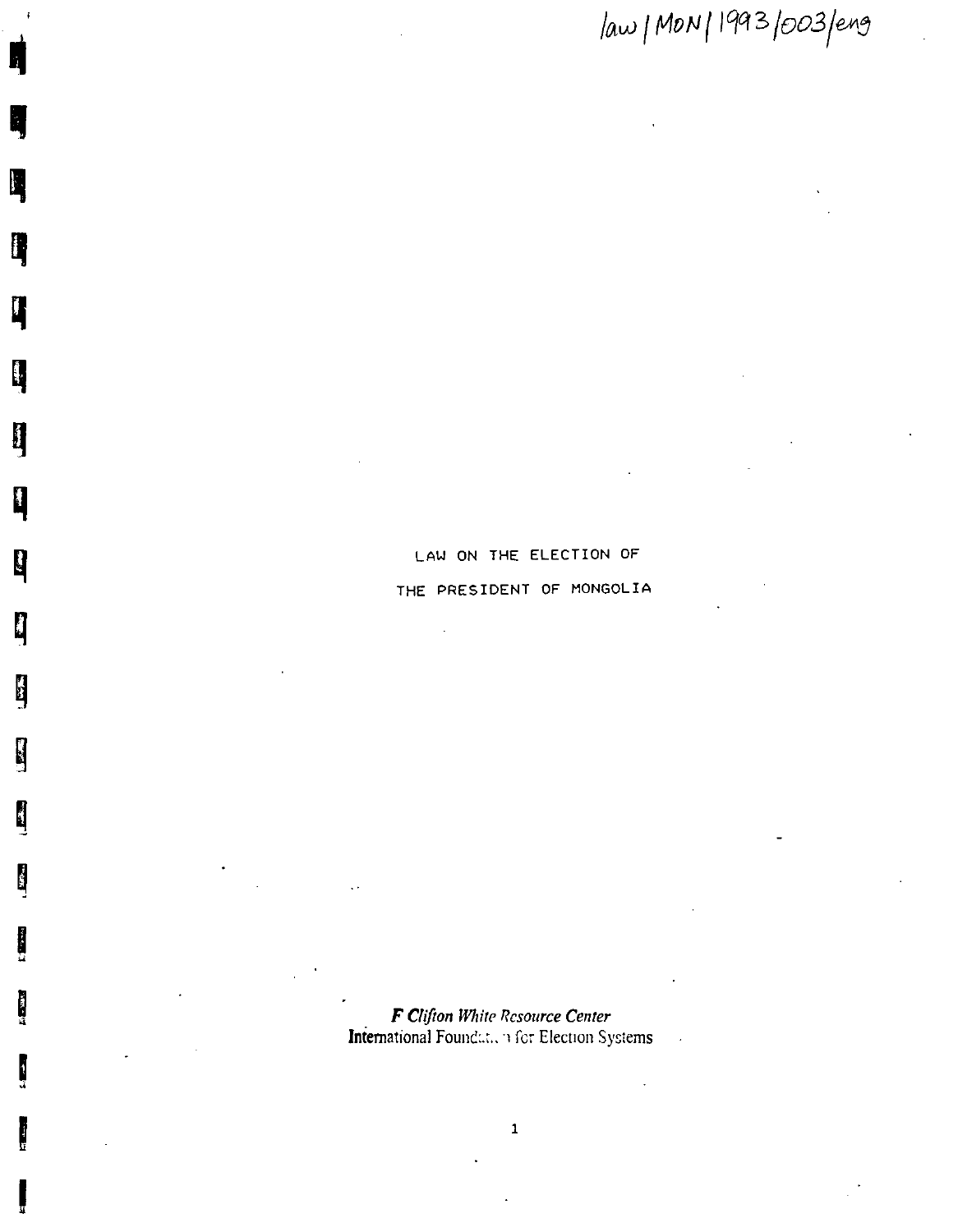#### PROVISIONS **GENERAL**

#### A ticle I. Purpose of the Law

The purpose of the present Law shall be to regulate relations pertaining to the preparation for and holding of the elections of the President of Mongolia.

#### Article 2. Legislation on presidential elections

The legislation on presidential elections shall consist of the Constitution of Mongolia, the present Law and other legislative acts issued in accordance with them.

#### Article 3. Basic election principles

1. Presidential elections (hereinafter referred to as "elections") shall be conducted in two stages, as provided by Article 31, paragraph 1 of the Constitution.

2. At the primary stage of the elections Mongolian citizens eligible to vote shall participate in electing President on the basis of universal, free and direct suffrage by secret ballot.

3. The primary elections shall be universal. Mongolian citizens who, on the day of the election, are residing in the country and have reached the age of 18 years, shall have the right to vote, irrespective of their ethnic origin, language, race, sex, social origin and status; income, occupation, post, religion, opinion, education. Those who have been certified insane by medical conclusion and who are under detention shall not be eligible to participate in elections.

4. The primary elections shall be direct. An elector shall vote in person for the President.

5. An elector shall cast his/her vote by secret ballot. No voter shall be barred to freely make his/her choice.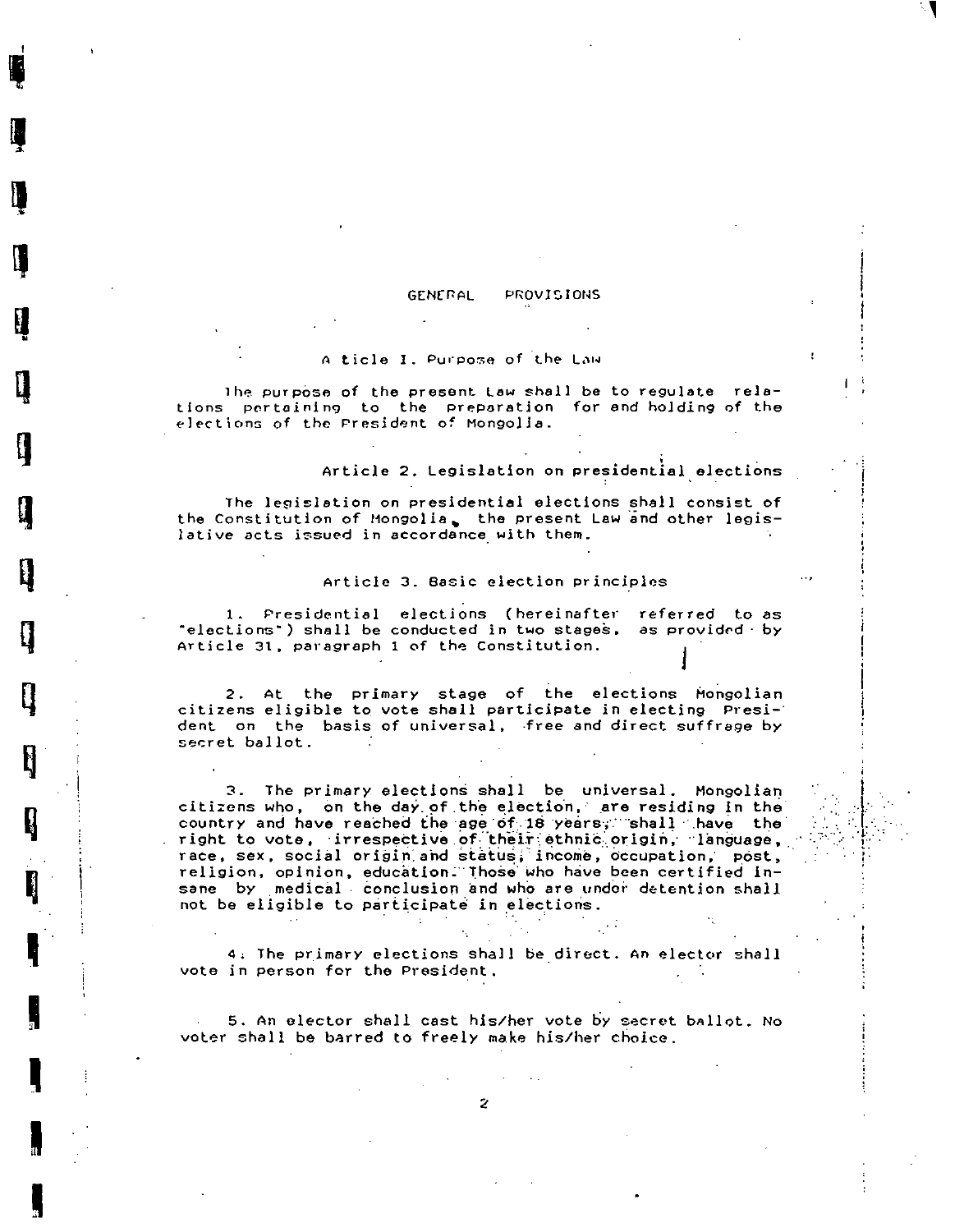6. At the second stage the State Grout Khural shall acknowledge as Prepident-elect the candidate who has obtained a majority of the votes cast in the primary elections and pass  $\|a\|$ law recognizing his/her full powers.

#### Article 4. Nomination of candidate for President

 $\blacksquare$ 

 $\frac{1}{\sqrt{2}}$ 

1. The political parties which have seats in the State Great Khural shall individually or jointly nominate a candidate for President in accordance with Article 31, paragraph 2 of the Constitution of Mongolia.

2. A person shall not be renominated for the same elections.

#### Article 5. Administration of the elections

1. Elections shall be administered by election committees at the levels of state administrative and territorial units as well as towns, villages and districts therein.

2. State central and local bodies and officials shall assist in the preparation for and holding of elections in conformity with applicable laws.

 $\mathcal{P}_{\mathcal{M}^{\mathcal{G}}}$ 

 $\mathcal{L}_{\text{max}}$  $\mathcal{L}_{\text{max}}$  $\sim 10^{-1}$ Article 6. Transparency in the preparation for and holding of elections

1. The preparation for and holding of elections shall the conducted publicly. This provision shall not apply to secret ballot:

2. It shall be the duty of state press and information agencies to promptly inform the public of the process of the preparation for and holding of elections, as well as their outcome.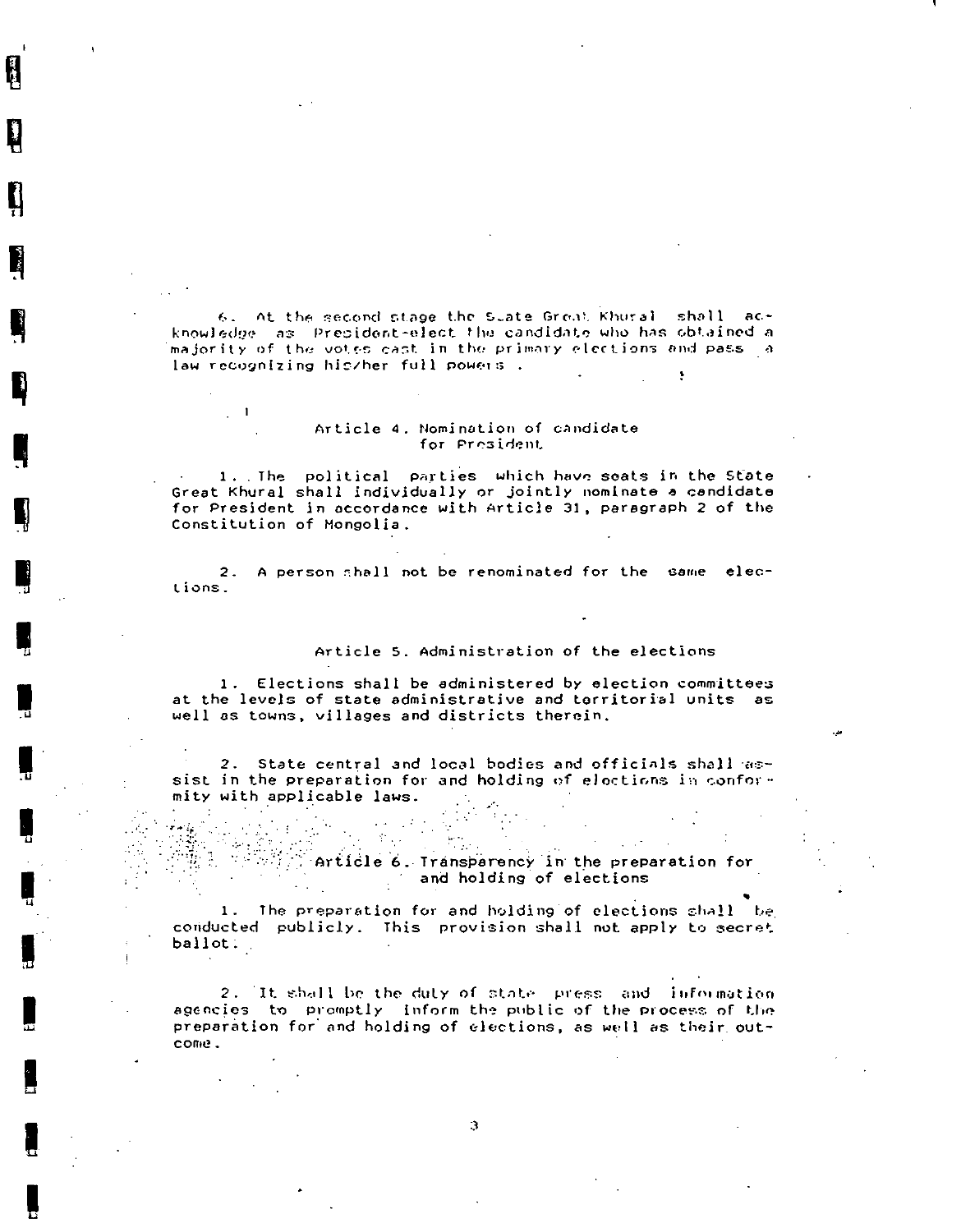3. The news distributed by other central and local **Press** and information agencies shall be correct and objective.

### Article 7. Fund requirements for election campaign

 $\overline{\mathbf{v}}$ 

٢,

1. The following election administration expenses shall be funded from state budget:

1) expense for printing and preparing the curriculum vitae of the condidates, the certificates of the candidates, party election campaign officers and of observers, as well as ballot papers, elector movement cards, election returns and report forms, and election committee seals and stamps:

2) expenses related to election committees' office supplies, postage, communication, transportation and official trips;

3) other expenses authorized by the State Great Khural.

2. The amount of expenses to be funded from state budget shall be determined by the State Great Khural.

3. Remuneration for the work of election committee members shall be paid by their respective employer agencies taking into account their average monthly salaries or wages. Shall a pensioner or unemployed person be employed as an election committee member, he/she shall be remunerated from local budget upon the recommendation of the election committee concerned and taking into account the work performed by him/her.

4. Polling stations shall be provided to election committees free of charge by national and local budget units and state run organizations as well as by private business entities on the basis of their mutual arrangement.

Governors of administrative and territorial units concerned shall be responsible for providing election committees. with polling stations, transportation, communication and other necessary facilities.

 $\cdot 1$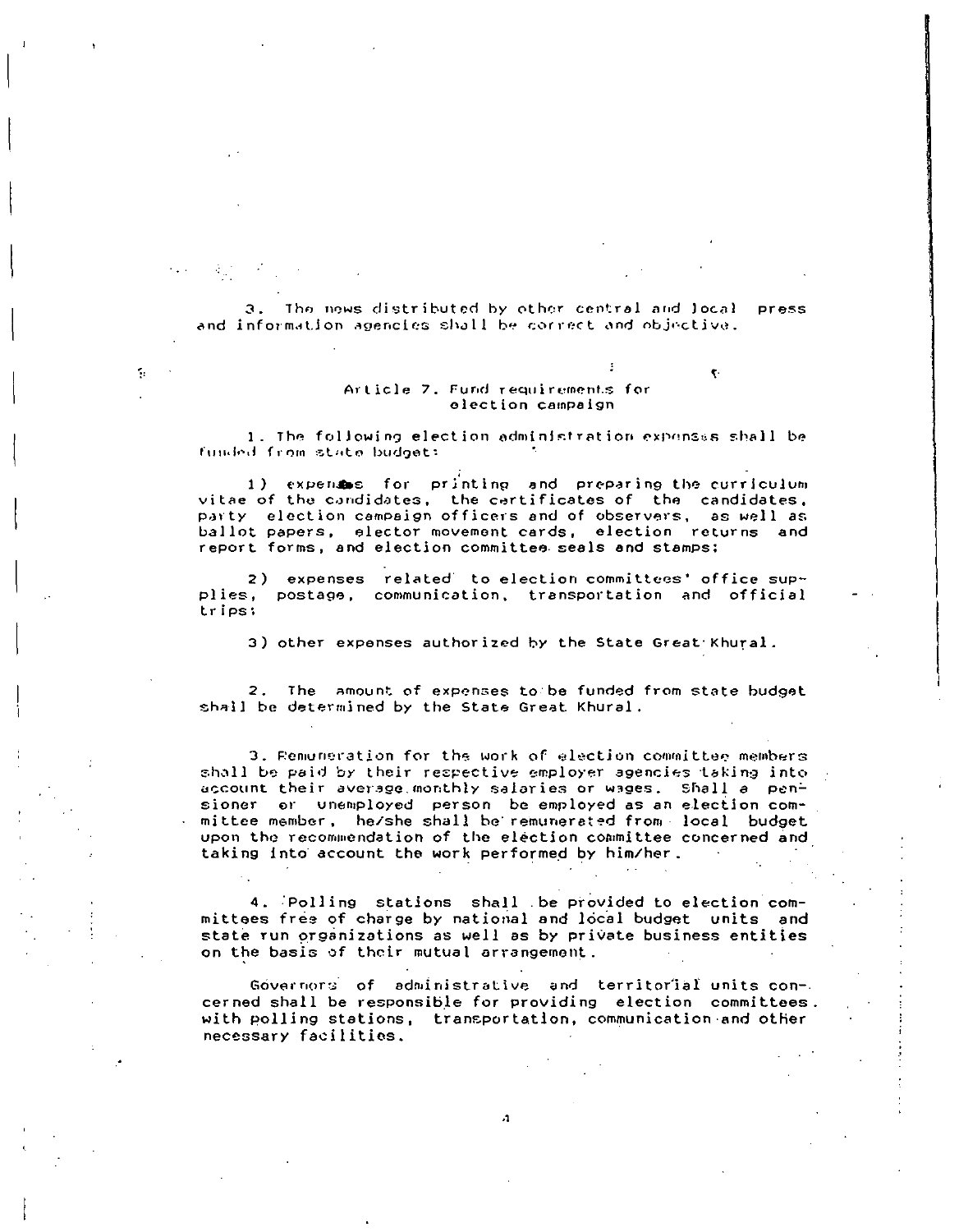5. The nominating party shall establish election campaign fonds, within, five days after the registration of its nominee. creps a bank account for the funds and informathe General. Election Committee and the public thereof. Contributions of the candidate, nominating party as well as of supporting parties, organizations and individuals shall be deposited with and be used through the account.

Contributions of supporting parties, organizations and individuals to election compaign shall be made in each only mand be deposited with the bank account so designated.

No contributions to election campaign shall be received, .. made or used other than through the bank account so designated.

No contributions shall be accepted during the preparation for and holding of elections (from the calling until the end of the elections) from state budget or mixed public property or-<br>ganizations (affecting any part of public property), foreign<br>organizations (from foreign participants of joint entities) and from foreign nationals and stateless persons.

No part of aid resources shall be sold and used for election campaign purposes.

The total amount of election campaign contributions by supporting parties, organizations and individuals shall not exceed ten million tugrigs.

6. Election campaign funds shall be utilized to cover expenses related to advertising of the candidates, their meetings with electors, the organization of public meetings and gatherings, as well as office supplies, postage, transportation, communication and business trips of the candidates and party election campaign bodies and officers and other expenses authorized by the regulations of the General Election Committee.

The procedures for the establishment of election campaign funds and their utilization and reporting shall be approved by the General Election Committee in consultation with the Ministry of Finance.

7. The bank account transactions of the candidate's election campaign funds shall be frozen for the candidate with the end of the voting day of the primary elections.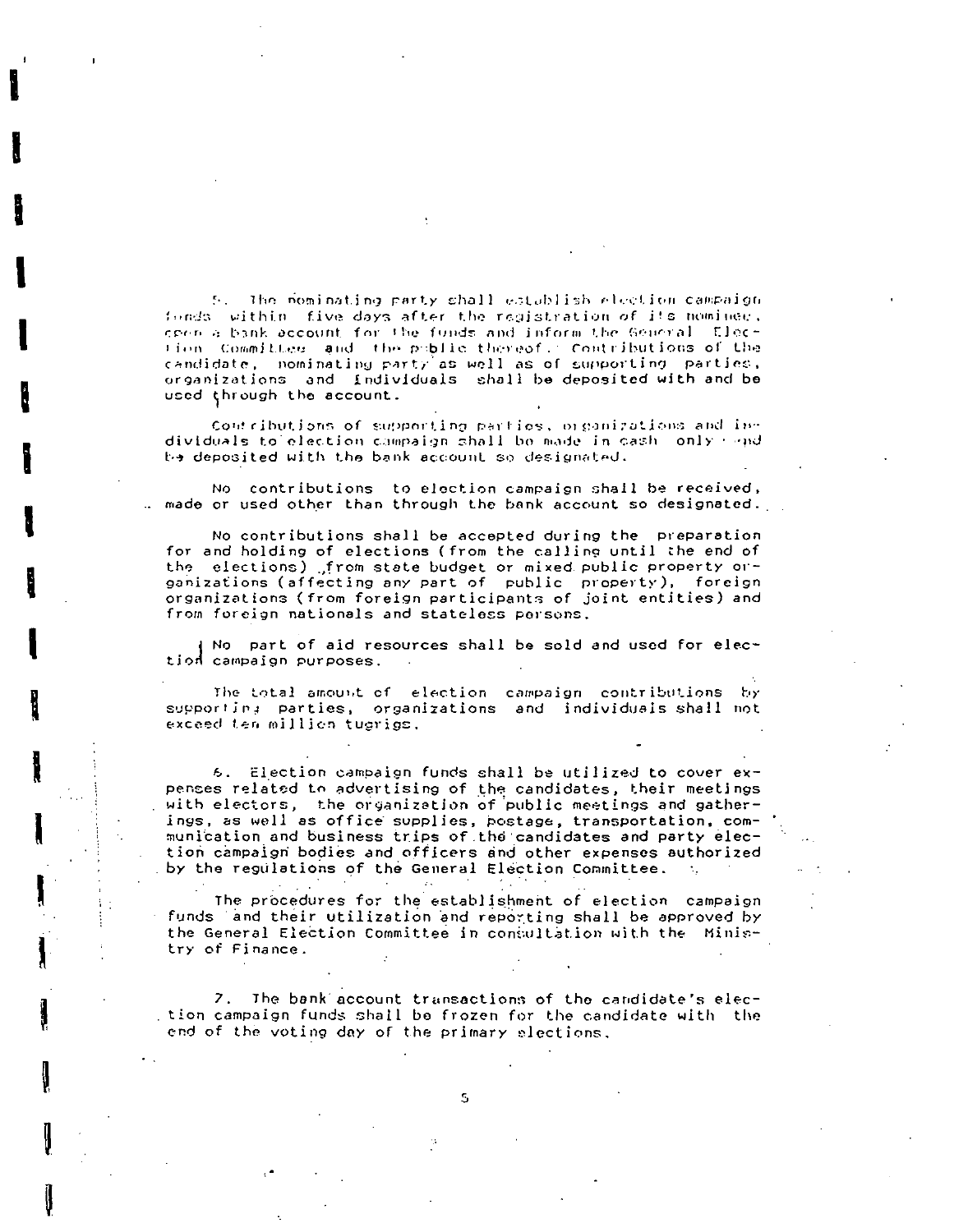$\mathbf{t} = \mathbf{B}$ . The reports on the use of election campaign funds shall be submitted to the General Election Committee by the nominating party and organization representing the parties which jointly put forward the candidate, within a month after the freeze of the bank account so designated. The General Election Committee shall consider the reports and publish its conclusions in the state central press within three months after the end of the elections.

9. The fund balance in the election campaign account for the candidate shall be collected for state revenue. Election campaign funds used for unauthorized purposes and not through the account shall be reimbursed.

#### Article 8. Legal guarantees for election rights

1. It shall be prohibited for candidates and party election bodies and officers to participate in reviewing by state organizations the implementation of elections laws.

2. Should a violation of election laws be qualified as a criminal offense, the person concerned shall be imposed penalties under the Criminal Code. 

3. A fine of 500-10 000 tugrigs shall be levied by court on persons, who can not be imposed a criminal charge for their. violation of election laws by the acts to bar the enjoyment by electors of election rights or the performance by an election: committee and its officers of their duties, to misuse electors' religious belief, to vote on others' behalf, to solicitate votes and to deliberately obstruct vote casting and counting,  $etc.$ 

4. A fine of 200-2000 tugrigs shall be levied by court on officials, who can not be imposed disciplinary charge for their failure to perform their duties specified in Article 5, paragraph 2 and Article 16, paragraphs 4, 5 of this Law.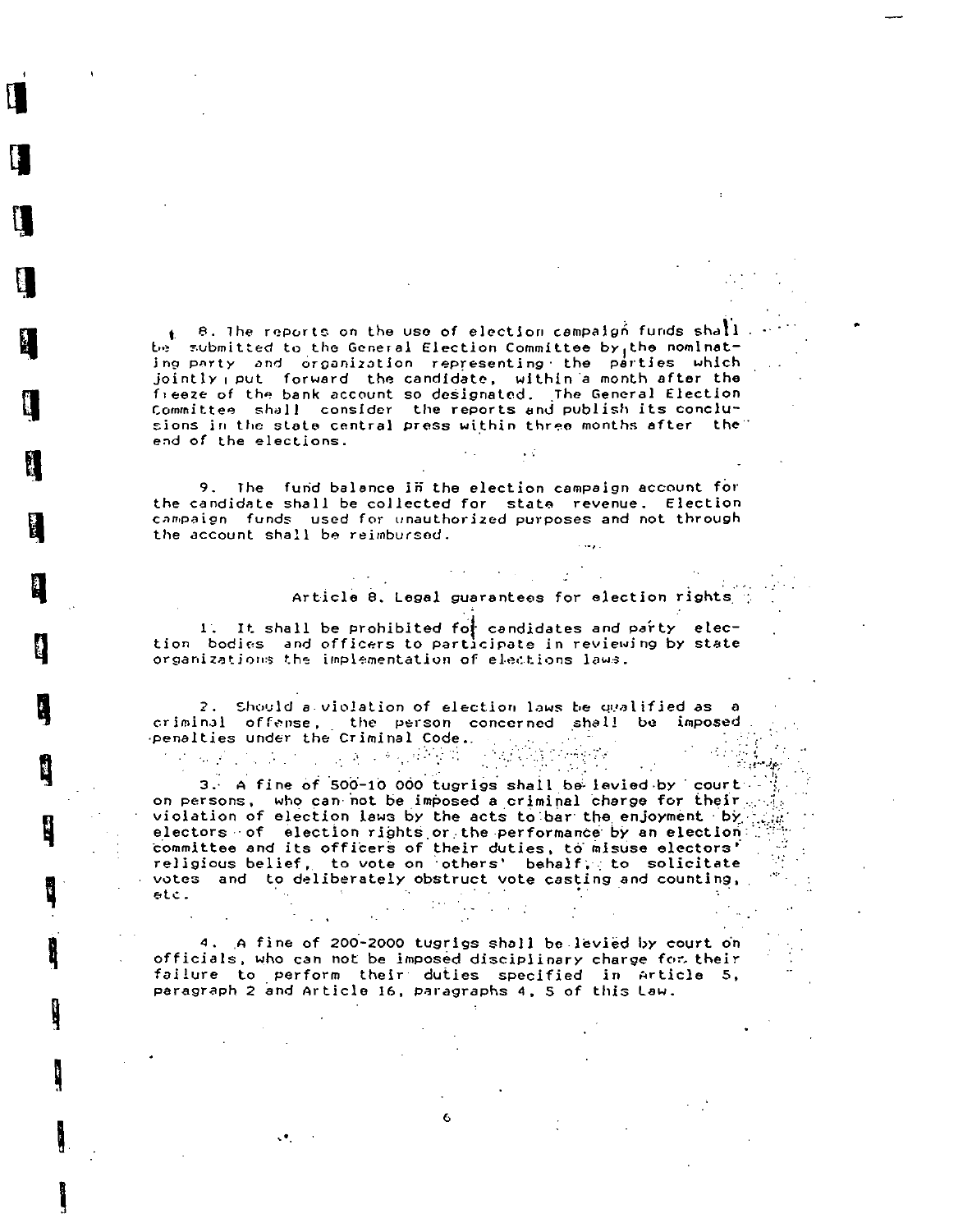5. A fine of 500-10 000 tugrigs shall be levied by court on candidates, officials and party election officers for their failure to comply with the election committee demands that they stop violating the provisions specified in Article  $28.$ páragraph 2 of this Law.

H

6. A fine of 1000-5000 tugrigs by court shall be levied on governors and senior officials of government agencies, who can not be imposed disciplinatory charge for their failu e to perform their duties specified in Article 7, paragraph 4 and Article 17 paragraph 3 and Article 29, paragraph 2 and Article 30, paragraph 2 of this Law.

7. A fine of 3000-50 000 tugrigs shall be levied by court on press and information agencies which have violated the provisions of Article 28, paragraphs 2,3 of this Law.

8. A fina of 500-10 000 tugrigs shall be levied by court on persons, who can not be imposed criminal charge for their violation of the provisions specified in Article 27, paragraph 4 of this Law.

9. A fine of 1000-5000 tugrigs shall be levied by court on election committee officers, who have violated the provisions of Article 11, paragraph 3 and Article 35, paragraph 2 of this  $\sim 10^{-10}$  $\frac{1}{2} \sum_{i=1}^n \frac{1}{2} \sum_{j=1}^n \frac{1}{2} \sum_{j=1}^n \frac{1}{2} \sum_{j=1}^n \frac{1}{2} \sum_{j=1}^n \frac{1}{2} \sum_{j=1}^n \frac{1}{2} \sum_{j=1}^n \frac{1}{2} \sum_{j=1}^n \frac{1}{2} \sum_{j=1}^n \frac{1}{2} \sum_{j=1}^n \frac{1}{2} \sum_{j=1}^n \frac{1}{2} \sum_{j=1}^n \frac{1}{2} \sum_{j=1}^n \frac{1}{2} \sum_{j=$ Law.  $\sim 100$ 

10. A fine of 1000-5000 tugrigs shall be levied by court on citizens employed in election committees but heve failed to perform or have not duly performed their duties.

 $\mathcal{A} \subset \mathcal{A}$ 

 $\mathcal{A}(\mathcal{A})$ 

 $\Delta \sim 100$ 

11. Organizations, officials and citizens, charged under the provisions of this Article, may appeal or make complaints. against court decisions in accordance with the laws concerned.

 $\sim 10^{11}$  km s  $^{-1}$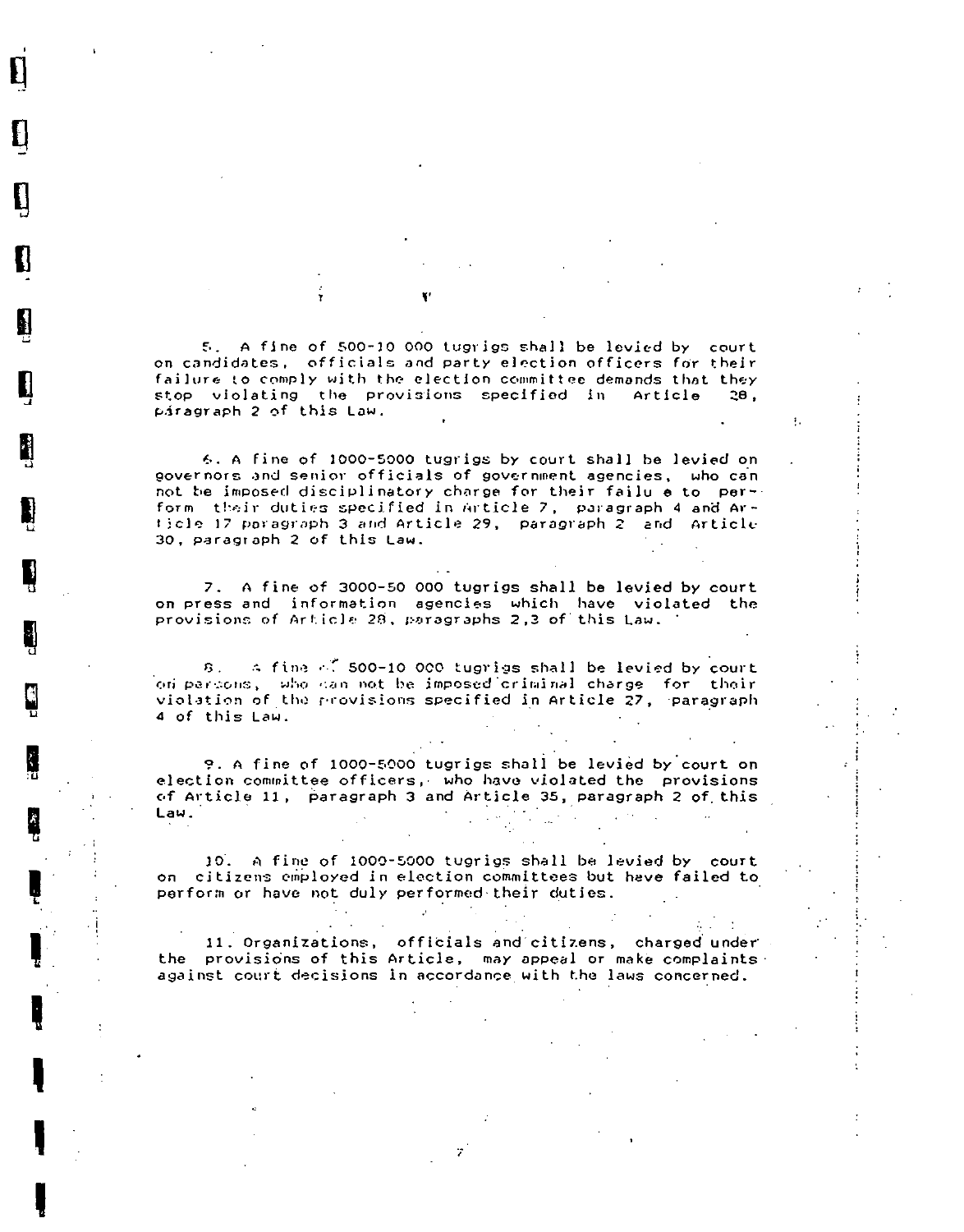#### **CHAPTER** TWO

¥.

#### CALLING ELECTION AND ESTABLISHING **CONSTITUENCIES**

š.

#### Article 9. Calling an election

The State Great Khural shall call an election not later than 75 days before the polling day.

#### Article 10. Constituencies and their establishment

1. For the purposes of vote casting and counting, the Khural Presidium of Representatives of soums and districts' citizens shall establish constituencies 70 days-before the polling day and shall announce the name, place and headquarters of constituencies. In exceptional cases, such as movement to and settlement of a large number of citizens in other place, a constituency can be established or moved 5 days before the polling day.

2. A constituency may consist of up to 2000 electors, but not more than 6000 electors in the capital and other cities.

 $\overline{\mathbf{C}}$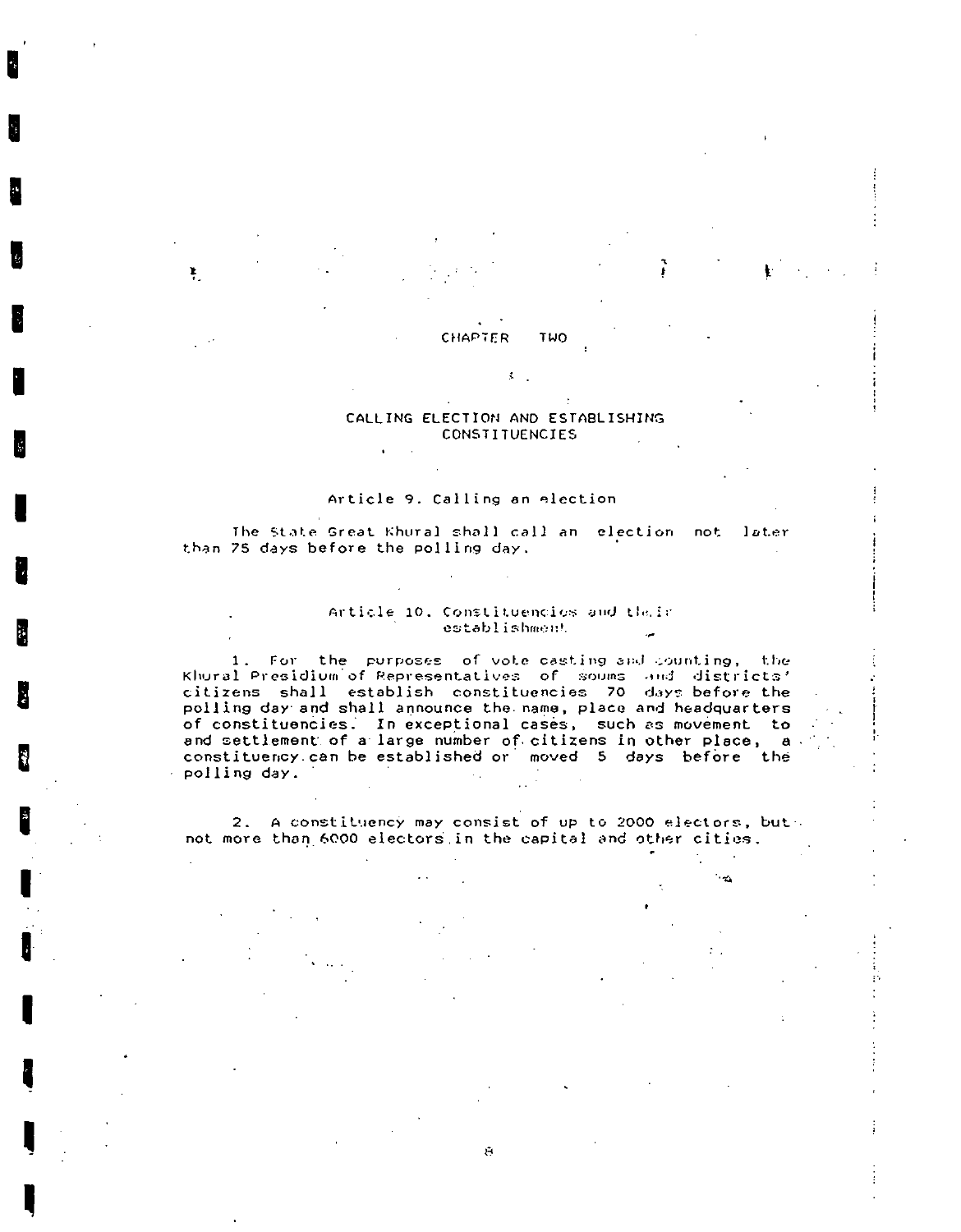#### **CHAPTER** THREE

#### ELECTION ADMINISTRATION ORGANIZATIONS AND THEIR FUNCTIONS

Article 11. Election committees

Н

1. The following organizations shall be responsible for the preparation for and holding of elections:

1). General Committee of the State Great Khural on election (the General Election Committee);

2) local committee on election (local election committee);

3) division committee on election (division election  $commuteee$ ).

2. A local election committee shall establish subsidiary committees in its soums or comparable administrative and territorial units. The contract of the contract of the contract of the contract of the contract of the contract of the contract of the contract of the contract of the contract of the contract of the contract of the contract o  $\mathcal{L} = \{ \mathcal{L}_1, \mathcal{L}_2 \}$ 

 $\Delta \sim 100$  $\frac{1}{2}$  ,  $\frac{1}{2}$ 

GS.

3. The chairman, secretary and officers of an election. committee shall not campaign for a candidate.

> Article 12. The General Election Committee of the State Great Khural and its functions

 $\sim 100$ 

1. The General Election Committee of the State Great Khural (hereinafter referred to as "The General Election, Committee") shall independently carry out its activities, and its functions, composition, requirements imposed thereon, term of its establishment shall be determined in accordance with Article 11 of the Law on election of the State Great Khural of Mongolia.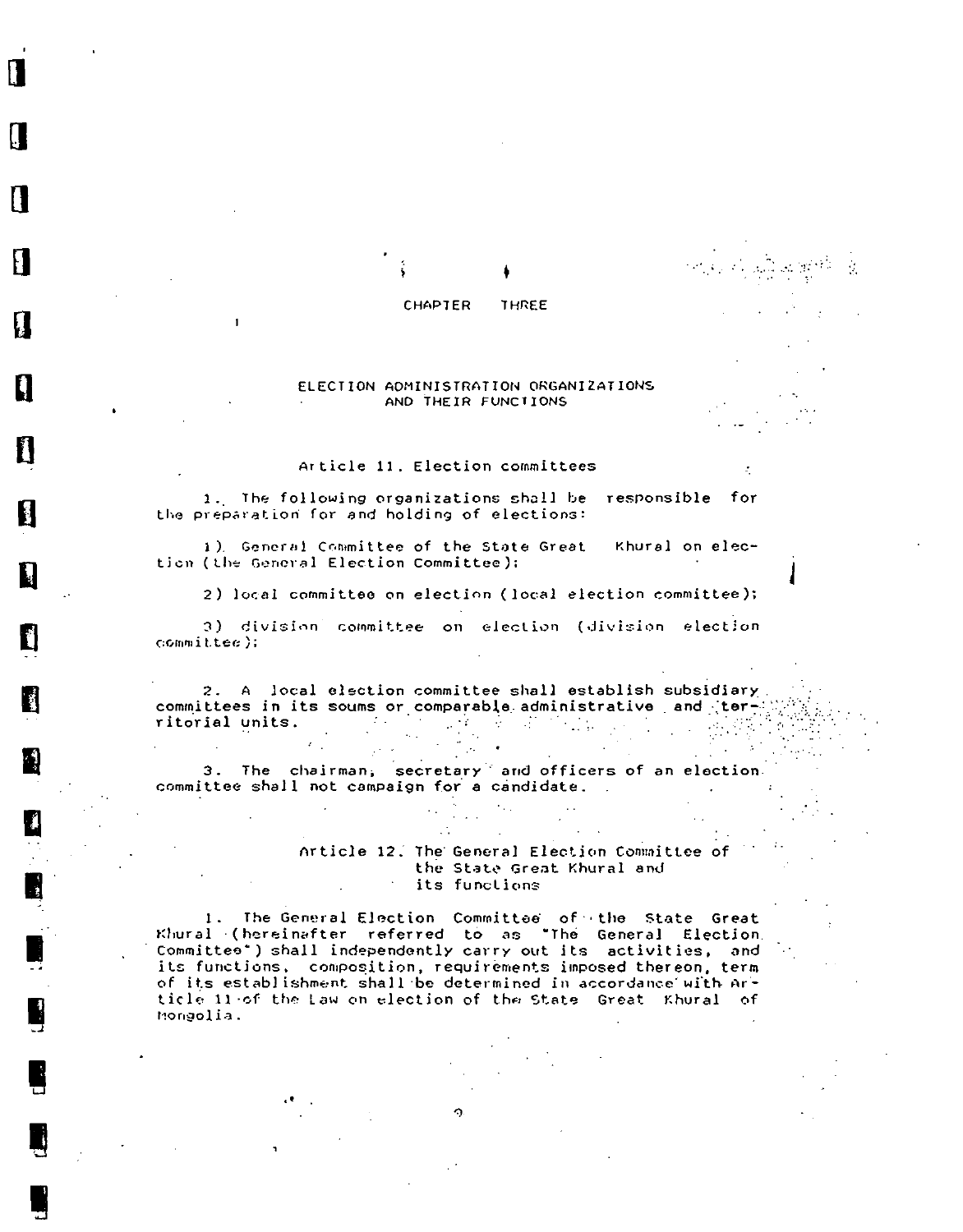Article 13: Local election committees and  $\mathbb{E}[\mathcal{E}_{\mathcal{A}}] \geq \mathbb{E}[\mathcal{E}_{\mathcal{A}}]$  their functions  $\mathcal{E}_{\mathcal{A}}$ 

1. The General Election Committee, in order to prepare for and hold slections in aimons and capital city districts, and to collect and report the returns, shall establish local election committees with the composition of a chairman, secretary and members 65 days before the polling day, taking into account the recommendations of the Khural Presidium of Representatives of citizens of aimags and capital city districts, and inform the public thereof.

The number, of local election committee members shall be. determined by the General Election Committee given, the work load and party representation therein.

2. Local election committees shall perform following functions within their constituencies: ri de la po **120 Carl Carl** 

 $\mathcal{L}^{\text{max}}_{\text{max}}$  and  $\mathcal{L}^{\text{max}}_{\text{max}}$ 

 $\sim 100$  MeV

1) to plan and arrange for the preparation and holding of elections: The Secret Secret Secret Secret Secret Secret Secret Secret Secret Secret Secret Secret Secret Secret Secret Secret Secret Secret Secret Secret Secret Secret Secret Secret Secret Secret Secret Secret Secret Secr

2) to examine the implementation of election laws and ensure their uniform observance, and to provide an integrated guidance for the activities of subsidiary and division election i committees: ကြွမ်းမြန်မြန်မြ

3) to coordinate election activities of relevant local  $state$  bodies;  $\pm$ 

4) to hear reports on election activities submitted by subsidiary and division election committees as well as by the heads of relevant local state bodies and undertake necessary. measures. A state of the state of the state of the state of the state of the state of the state of the state o 

5) to examine and rectify petitions against decisions of subsidiary committees and other disputes and complaints having to do with the violation of election laws;

6) to sum up and submit to the General Election Committee the election returns collected from subsidiary and division election committees:  $\left\{ \cdot ,\cdot \right\}$  $\mathcal{L}(\mathcal{L}^{\mathcal{L}}_{\mathcal{L}})$  ,  $\mathcal{L}^{\mathcal{L}}_{\mathcal{L}}$  ,  $\mathcal{L}^{\mathcal{L}}_{\mathcal{L}}$ 

7) to arrange for and hold re-elections;

8) to perform other functions provided by relevant laws and carry out directives of the General Election Committee.

 $\mathcal{L}_{\rm{max}}$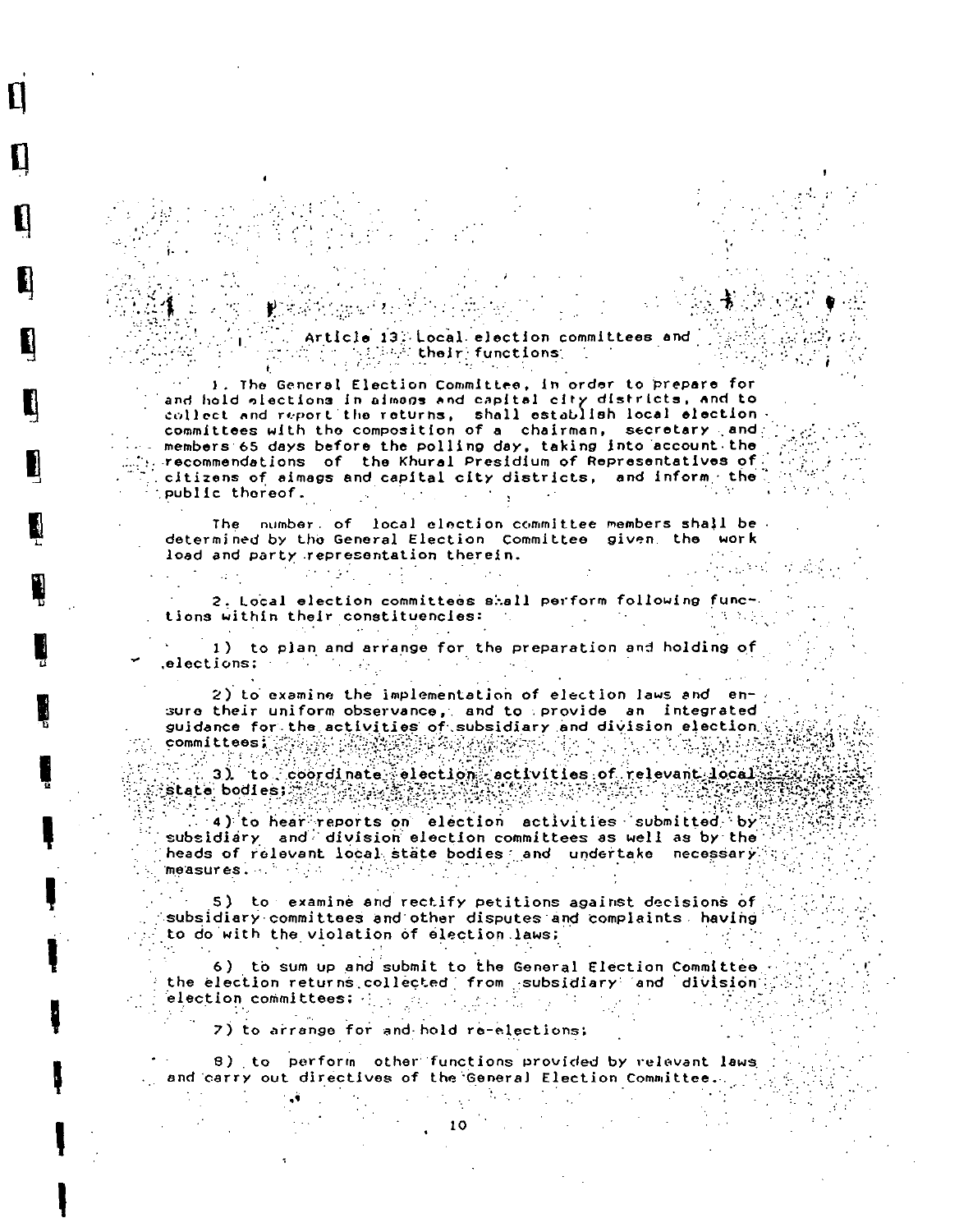### $\label{eq:1} \mathcal{F}_{\mathbf{q}}(\mathbf{x}) = \mathcal{F}_{\mathbf{q}}(\mathbf{x}) = \mathcal{F}_{\mathbf{q}}(\mathbf{x})$ FArticle 14. Subsidiary committees and

(h. 1932)

1. A local election committee shall establish subsidiery committees with the composition of a chairman, socretary and up to 5 members 60 days before the polling day, taking into account the recommendations of the Khural Presidium of Represen-<br>tatives of citizens of relevant soums and comparable administrative, and territorial units and 'inform' the public,<br>thereof. (2) and (1) and (2) and (2) and (2) and (2) and (2) and (2) and (2) and (2) and (2) and (2) and (2) and (2) and (2) and (2) and (2) and (2) and (2) and

2. A subsidiary committee shall perform the relevant functions of a local election committee on behalf and upon the<br>recommendations of the latter concerning the preparation for and holding of elections in the locality concerned. An arty  $\mathcal{O}(\mathcal{E}_{\mathcal{A}})$  .  $\mathcal{L} \in \mathcal{M}^{\mathcal{U}}$  $\label{eq:1} \frac{\partial}{\partial x} \frac{\partial}{\partial y} = \frac{\partial}{\partial y} \frac{\partial}{\partial z} \frac{\partial}{\partial x} + \frac{\partial}{\partial y} \frac{\partial}{\partial y}$ 

# Article 15. Division election committees and

1. A local election committee shall establish division committees with the composition of a chairman, secretary and members 55 days before the polling day, taking into account the recommendations of the Presidium of the People's Khural of citizens of a relevant besh and khoroo and finform the public thereof a specific and the state of atar Fil

The number of division election committee members shall be determined by the local election committee given the number of elečtors, work löad and party representation therein: r

 $\rightarrow$   $-2$ . A division election committee shall perform following functions:

 $>1$ ) to notify electors of its address and timetable as well as polling day and hours; satisfy the 2

 $\leq$  2) to follow and register electors' movement;

3) to prepare and verify the list of division electors;

(1) (1) to prepare a polling stating ballot papers and boxes. and arrange for polis: The

5) to sum up election returns and submit it to the local subsidiary committee concerned: Western March  $\mathcal{O}(\mathcal{O}(\log n))$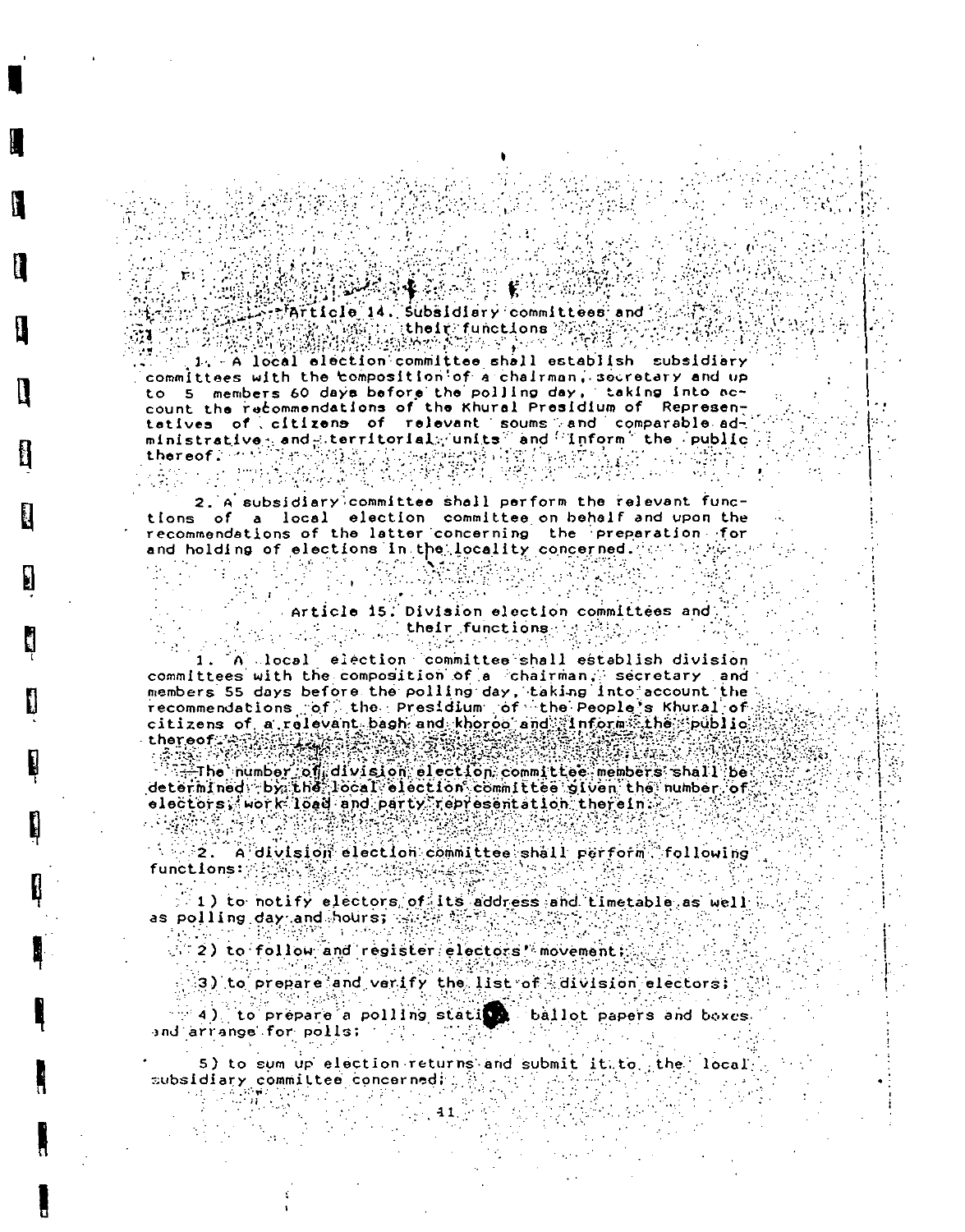6) to sort out election documents and turn over them to the local subsidiary committee concerned; which is **Contractor** Service

n tin general an

 $\mathbb{R}^3$ ) to rectify and submit (authorities) concerned disputes and complaints having to do with the preparation for and hold-2. 第2章 四节。<br>8. 指令的第三节。  $\label{eq:3.1} \begin{split} \mathcal{L}_{\mathcal{D}}(\mathcal{L}_{\mathcal{D}}) & = \frac{1}{2} \sum_{i=1}^{2} \mathcal{L}_{\mathcal{D}}(\mathcal{L}_{\mathcal{D}}) \mathcal{L}_{\mathcal{D}}(\mathcal{L}_{\mathcal{D}}) \\ & = \frac{1}{2} \sum_{i=1}^{2} \mathcal{L}_{\mathcal{D}}(\mathcal{L}_{\mathcal{D}}) \mathcal{L}_{\mathcal{D}}(\mathcal{L}_{\mathcal{D}}) \mathcal{L}_{\mathcal{D}}(\mathcal{L}_{\mathcal{D}}) \mathcal{L}_{\mathcal{D}}(\mathcal{L$ ing of elections:

8) to perform directives of a local election committee and other functions as provided by relevant laws. An installably ago.

 $\label{eq:1} \mathcal{L}(\mathcal{D}_{\mathcal{A}}(\mathcal{D}_{\mathcal{A}})) \cong \mathcal{L}(\mathcal{D}_{\mathcal{A}}(\mathcal{D}_{\mathcal{A}}))$  $\sim$  Article 163 Organization of election committee. 

Election committees shall consider at their meetings issues relating to their functions and take decisions and adopt resolutions thereon by a majority vote of its members. Not less than two thirds of members shall make a quorum.

Chairmen of the General Election Committee and local and subsidiary election committees shall issue directives on ad-<br>ministration matters. A serious contraction of the state of the state of the state of the state of the state o

2. Local and subsidiary election committees, as well as division committees may, given their work requirements and expense 'extent, employ committee members temporarily suspending them from their basic work. A water the  $\sim 100$  km s  $^{-1}$  cm  $^{-1}$ 

المستعمل والمستحيل

3. Complaints may be submitted to ideal election com-<br>mittees, if they concern decisions of subsidiary and division election committees and to the General Election Committee, if they concern decisions of local election committee, unless otherwise stipulated by law. Complaints shall be considered and. rectified within 10 working days after they were received.

4. Election committees are entitled (to make legitimate requests to parties, public organizations and individuals in connection with the preparation for and holding of elections, and the organizations and individuals concerned shall respond to the requests within 5 working days after they were sub- $\mathcal{O}(\mathcal{E})$ mitted. And the same  $\cdot$  .

5. State, party and non-governmental organizations and officials are obliged to implement election committee decisions taken in accordance with their powers. The fight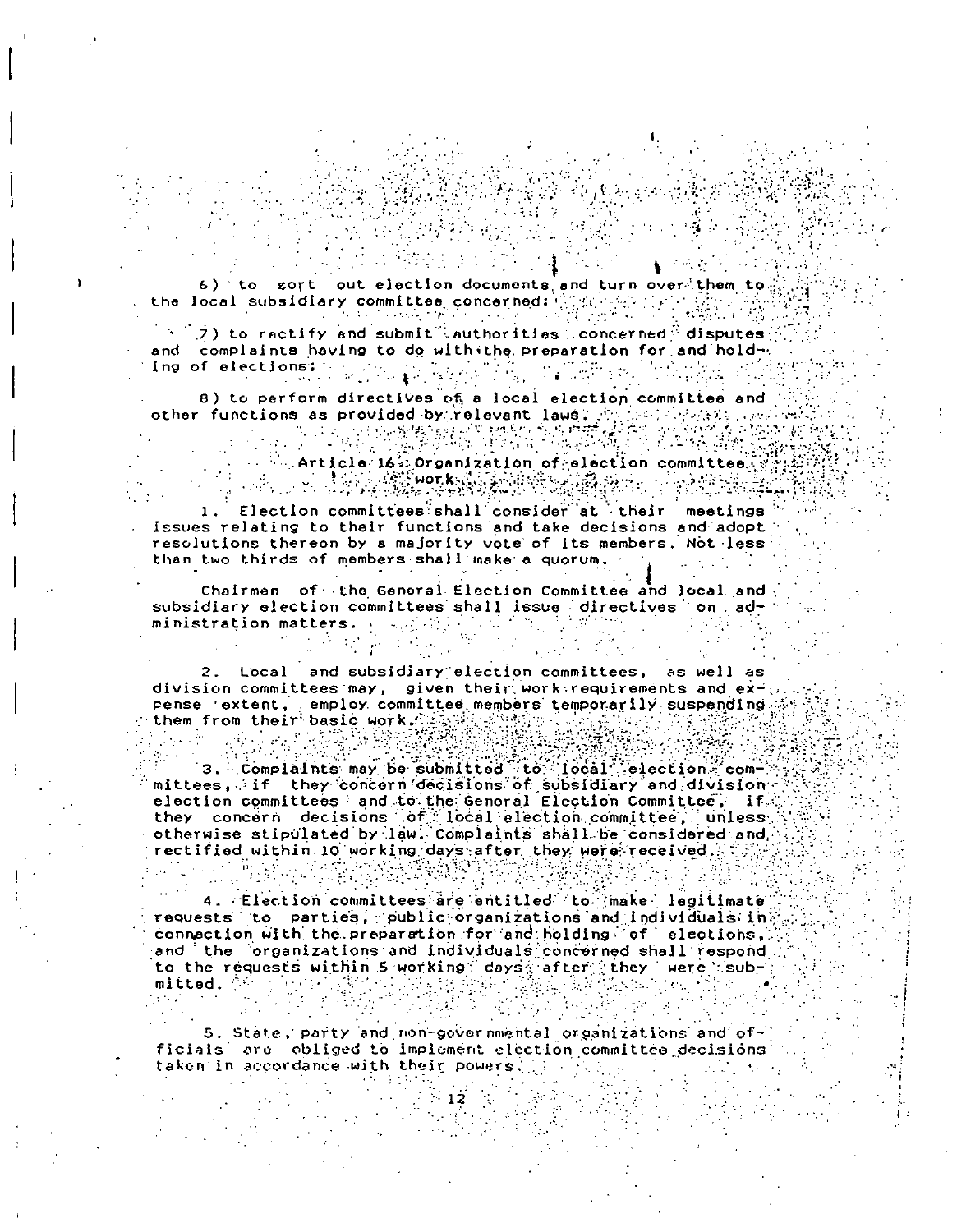

#### **ELECTOR LIST**

Article 17. Elector list and its compilation 

**FOUR** 

1. An elector list shall be compiled for each election division and the number of electors shall be integrated in election committees.  $\mathcal{H}(\mathcal{B})$  is a subset of the set of the set of the set of the set of the set of the set of the set of the set of the set of the set of the set of the set of the set of the set of the set of the set of the set of the

2. An elector list shall contain the full name, age, residence address, passport and register numbers of all electors residing permanently or temporarily in the constituency. concerned at the time of the list compilation. Each electoreran only appear on one elector list.

3. Governors of soums, districts, baghs and khoroos shall compile in duplicate lists of electors, residing in their respective administrative and territorial units, in accordance with address reference; and in the forms approved by the<br>General Election Committee, and shall submit them to division election committees 50 days before the polling day.  $\mathbb{R}^n$  is the

 $\mathbb{S}^{\mathbb{Z}}$  chief staff officers of police, hospitals, rest houses and. sanatoria are obliged to provide information necessary for the compilation of elector list.

The division election committee shall compile in  $-4.1$ duplicate the elector list, not less than 45 days before the polling day, in the form approved by the General Election Committee and make public the list signed by the chairman of the division election committee not less than 15 days, or in case of hospitals, rest houses and sanatoria 7 days before the polling day.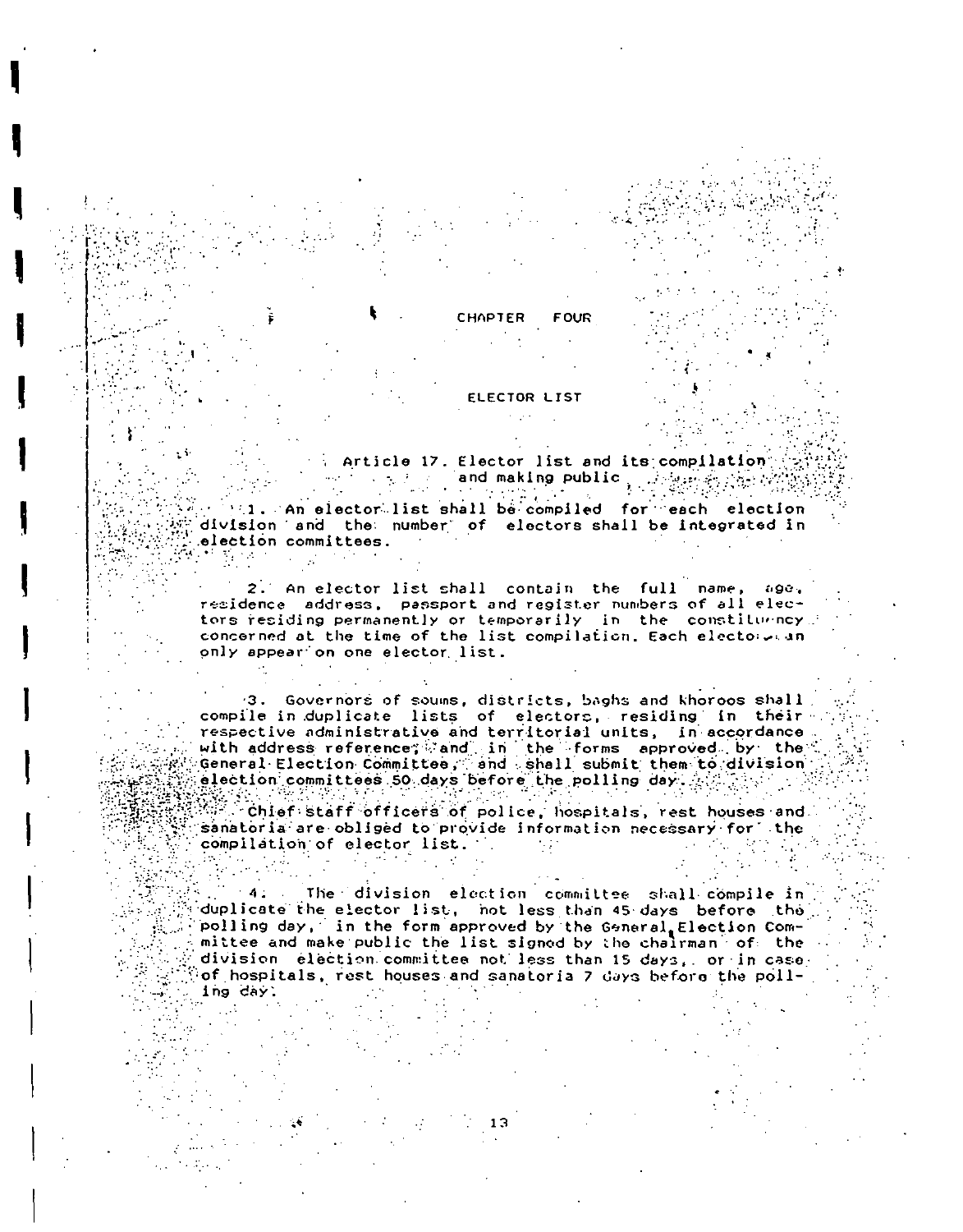#### Article 18. Complaints concerning elector list

1. An elector is entitled to lodge a complaint to the division election committee concerned if his/her name was jot registered or was not duly registered.

2. The division election committee shall examine the complaint within 3 working days after the receipt and make corrections in the electors list, or decide to disregard the complaint and respond accordingly. If the elector concerned does not agree with the decision he/she may appeal to the court.

### Article 19. Elector movement

1. In case an elector moves to another election division before the polling day, he/she shall obtain a movement card, and have his/her name removed from the old elector list and be registered with the elector list of the new place moved to.

# CHAPTER FIVE

NOMINATION AND REGISTRATION OF CANDIDATES FOR PRESIDENT 

# Article 20. Term of nomination"

Nomination shall commence.<br>ection and last for 15 days, Nomination shall commonce 7 days after the calling еI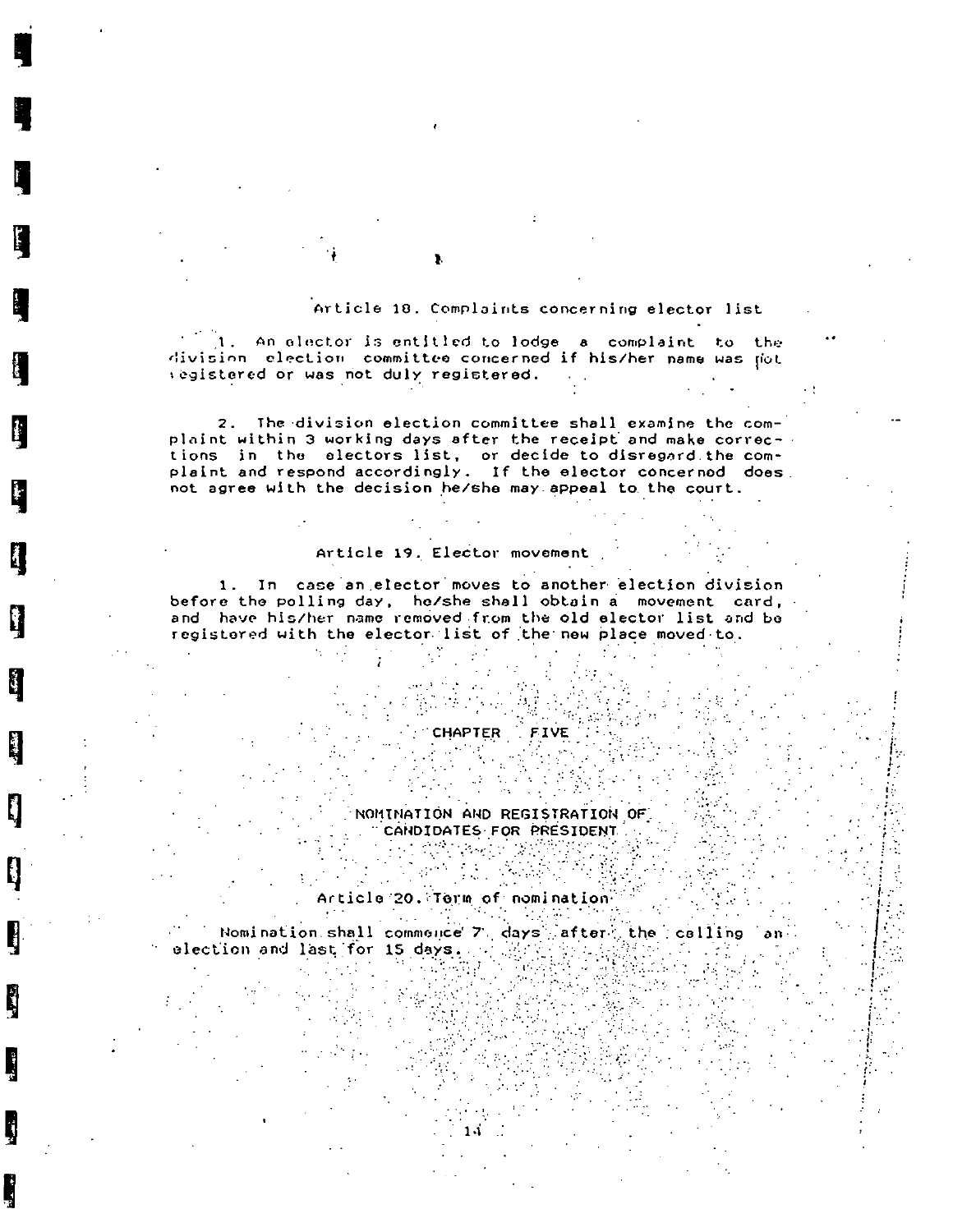#### cle 21. Nomination by individual party

A central organ of the party (hereinafter referred to as "party"), which has seats in the State Great Khural shall<br>nominate a candidate for President. A central party organ shall be party congress, party conference, and plenum or other similar bodies when the congress is not in session.

#### Article 22. Joint nomination by parties.

1. When jointly nominating a candidate, parties shall, at the meeting of their central organs, decide and make an agreement on their joint participation in elections.

 $\phi_{\rm c}$  . 2. The agreement on joint participation in elections shall contain provisions concerning the reciprocal rights and commitments of the parties, an organization to represent the parties in elections, full names and posts of the persons included in the governing body of the organization, as well as the amount of the contributions to be made by the parties to the election campaign fund and other matters agreed upon.

The agreement shall be stamped and signed by the leaders of the parties joined for the elections.  $\mathbb{R}^n$  and  $\mathbb{R}^n$ 

في وَأَسْهِيمَ: إيامي

સ્યુજિયાને જાહેરા ક

 $\mathcal{L}^{(1)}$  $\mathbb{R}^m$  3. The parties  $\mathbb{G}$  (ined shall mominate a candidate for President by the decision of the organization to represent them e se SERIKAN ist fra 1997<br>De Talies (fr

4. A party which made an agreement on joint participation in Selections: shall not individually nominate a candidate for President or establish a separate election campaign fund.

5. The name of the candidate shall be removed from the candidate registry by the General Election Committee if the parties cancel the agreement on their joint participation in elections, and renounce their decision on the nomination of the candidate for President.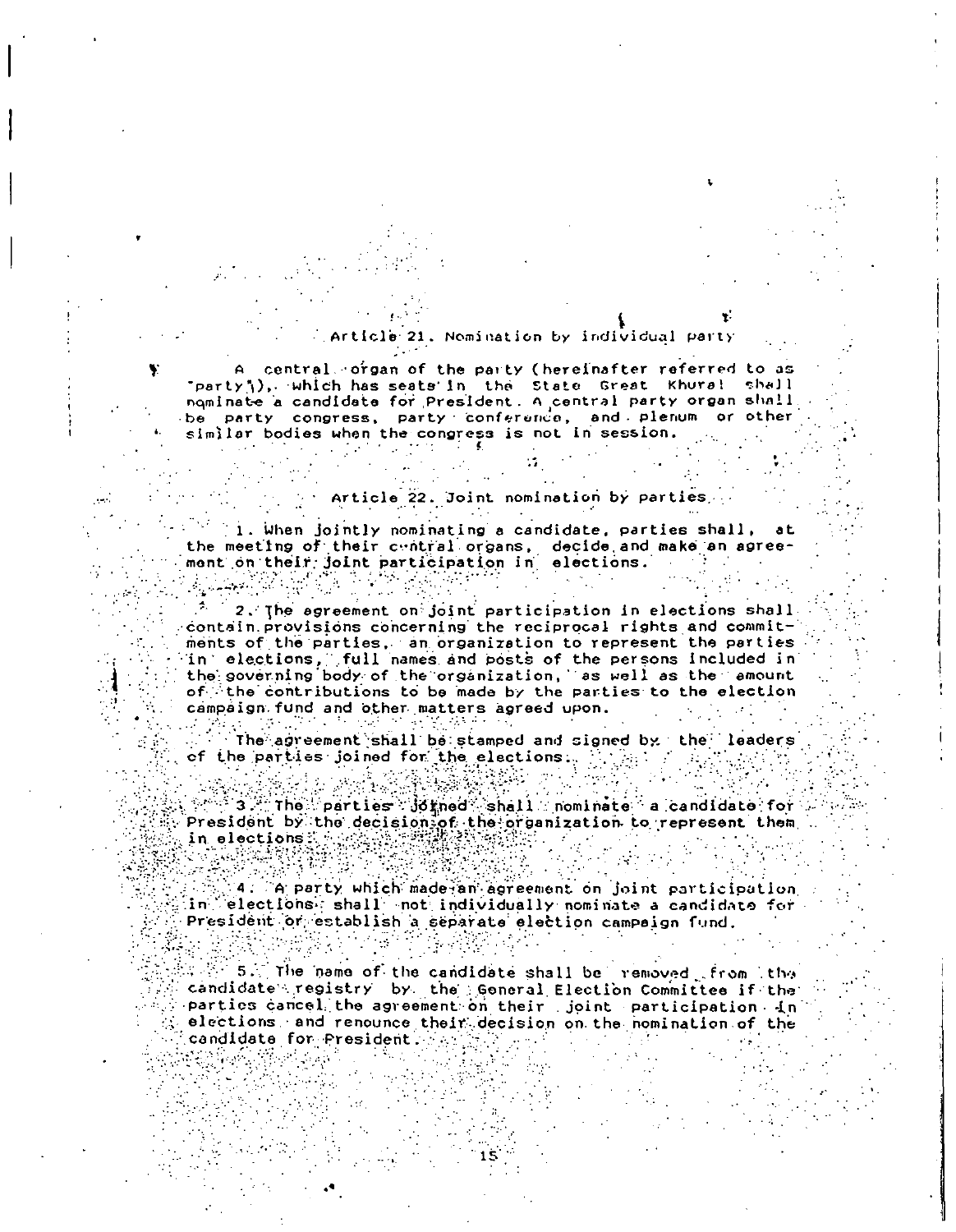### Article 23. Candidates and their registration

1. A person formally registered with the General Election Committee and acquired a certificate shall be considered a can- $\label{eq:2.1} \frac{1}{2} \left( \left( \frac{1}{2} \right)^2 + \left( \frac{1}{2} \right)^2 \right) \left( \frac{1}{2} \right) \left( \frac{1}{2} \right) \left( \frac{1}{2} \right) \left( \frac{1}{2} \right) \left( \frac{1}{2} \right) \left( \frac{1}{2} \right) \left( \frac{1}{2} \right) \left( \frac{1}{2} \right) \left( \frac{1}{2} \right) \left( \frac{1}{2} \right) \left( \frac{1}{2} \right) \left( \frac{1}{2} \right) \left( \frac{1}{2} \right)$ didate for President.  $\sim 30$ 

2. The General Election Committee shall register the can- (6) didate and issue a certificate for him/her 25 days after the  $\mathcal{L}^{\text{max}}_{\text{max}}$ calling of an election. The state

 $\sim 10^{11}$ 

ve C

 $\mathcal{L}^{\text{max}}_{\text{max}}$  , where  $\mathcal{L}^{\text{max}}_{\text{max}}$ 

 $\sim$ 

3. The central party organ or the organization representing the parties joined for the elections shall attach to the decision on the nomination of the candidate for President following documents: a written acceptance by the candidate of the nomination, the candidate's election platform developed in accordance with Presidential powers as provided by the Constitution, curriculum vitae prepared in accordance with the form. provided by the the General Election Committee, birth certifi-<br>cate (or any other document certifying that the candidate is Mongolian in onlyin if the birth certificate is not available). a decument issued by soum or district Governors to certify that the candidate has, at least for last 5 years, been continuously residing in his/her country, and medical conclusion.  $\mathcal{L}^{\text{c}}$  , where  $\mathcal{L}^{\text{c}}$  ,  $\mathcal{L}^{\text{c}}$ 

When registering the candidate, verification shall be made whether, the presented documents are genuine and complete and the nomination process has been proceeded. in accordance with relevant laws. The New York State Art State Com  $\frac{1}{2}$  (  $\frac{1}{2}$  )  $\frac{1}{2}$  (  $\frac{1}{2}$  )  $\frac{1}{2}$  (  $\frac{1}{2}$  )  $\frac{1}{2}$  (  $\frac{1}{2}$  )  $\frac{1}{2}$  (  $\frac{1}{2}$  )  $\frac{1}{2}$  (  $\frac{1}{2}$  )  $\frac{1}{2}$  (  $\frac{1}{2}$  )  $\frac{1}{2}$  (  $\frac{1}{2}$  )  $\frac{1}{2}$  (  $\frac{1}{2}$  )  $\frac{1$ 

The General Election Committee shall make public the<br>A A The General Election Committee shall make public the registration of the candidates within 3 working days after, the registration. The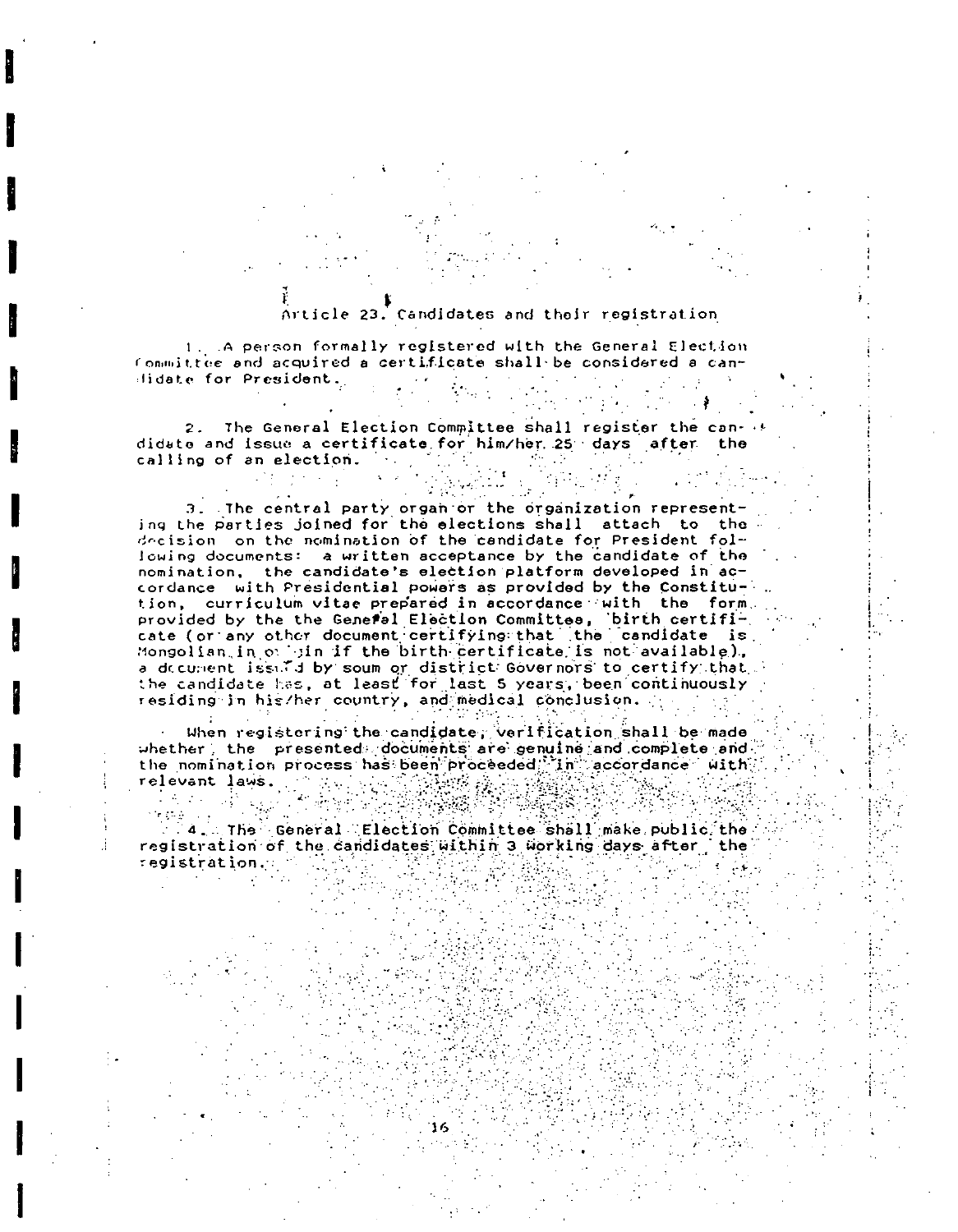#### Article 24. Canceling nomination decision. and recalling the candidate

1. A candidate is entitled to withdraw from the election process, or party or parties joined for the elections may also call back and replace their candidate.

Party or parties joined for the elections shall immediately notify the General Election Committee of their replacement decision. The General Election Committee shall make public its decision to consider the nomination invalid, as well as the candidate's withdrawal or recalling by the party or parties joined for the elections.

2. Party or parties joined for the elections shall not be" permitted to replace their candidate if they fail to inform, 21) days prior to the polling day the General Election Committee of their decision to recall the candidate.

#### Article 25. Replacing the candidate

The party concerned or the parties joined for the elections may nominate a new candidate and have him/her registered with the General Election Committee 18 days before the polling day in case the previous candidate has died or a party or parties joined for the elections recalled their candidate before the term specified in Article 24 of the present Law.  $\frac{1}{2} \frac{1}{2} \frac{1}{2} \frac{1}{2} \frac{1}{2} \frac{1}{2} \frac{1}{2} \frac{1}{2} \frac{1}{2} \frac{1}{2} \frac{1}{2} \frac{1}{2} \frac{1}{2} \frac{1}{2} \frac{1}{2} \frac{1}{2} \frac{1}{2} \frac{1}{2} \frac{1}{2} \frac{1}{2} \frac{1}{2} \frac{1}{2} \frac{1}{2} \frac{1}{2} \frac{1}{2} \frac{1}{2} \frac{1}{2} \frac{1}{2} \frac{1}{2} \frac{1}{2} \frac{1}{2} \frac{$ 한글도 데 개  $\label{eq:3.1} \frac{\partial \mathcal{L}_{\mathcal{A}}}{\partial \mathcal{L}_{\mathcal{A}}}\frac{\partial \mathcal{L}_{\mathcal{A}}}{\partial \mathcal{L}_{\mathcal{A}}}\frac{\partial \mathcal{L}_{\mathcal{A}}}{\partial \mathcal{L}_{\mathcal{A}}}\frac{\partial \mathcal{L}_{\mathcal{A}}}{\partial \mathcal{L}_{\mathcal{A}}}\frac{\partial \mathcal{L}_{\mathcal{A}}}{\partial \mathcal{L}_{\mathcal{A}}}\frac{\partial \mathcal{L}_{\mathcal{A}}}{\partial \mathcal{L}_{\mathcal{A}}}\frac{\partial \mathcal{L}_{\mathcal{A}}}{\partial \mathcal{L}_{$ a sa B parties.<br>Personalité de la proposa

### Article 26. Assisting the candidate

 $\alpha$  and  $\alpha$ 

 $\mathcal{I}(\mathcal{P})$  . Also, we have

 $\sim 1.5$ The nominating party (the representing organization  $\ln \frac{1}{2}$ case of the parties which jointly nominated a candidate) shall establish a party election body responsible for the organization of the candidate's election preparation and campaign advertisements and notify the General Election Committee of Lits establishment.

 $\mathbb{R}^3$  2. The General Election Committee shall register and issue a certificate for the chief and officers of the party election

 $\mathcal{L}_{\text{max}}$ 

 $\mathsf{body}$  ,  $\cdots$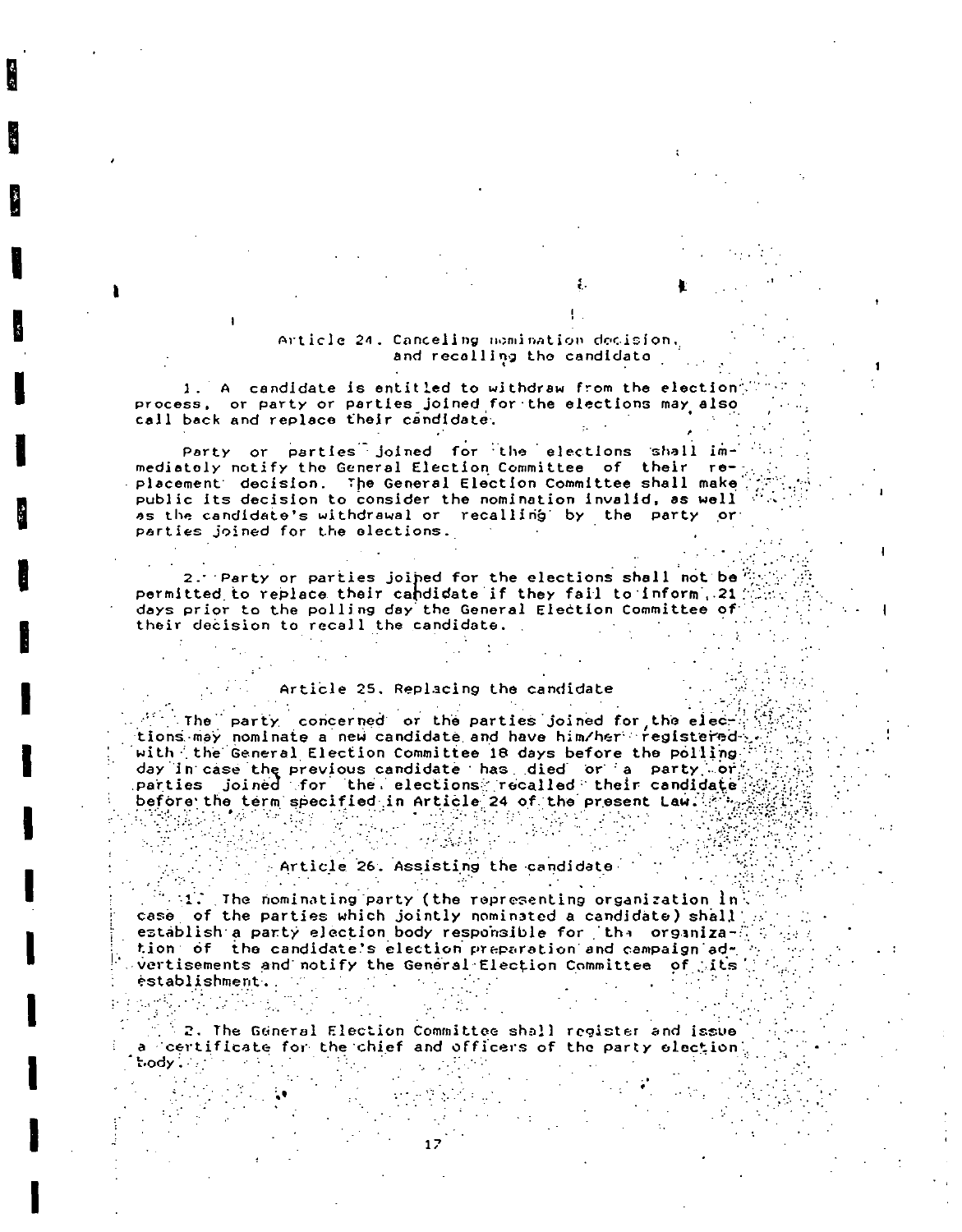#### Article 27. Guarantees for the candidate's campaign activities

1. The candidate shall enjoy the right to expound his/her ologtion platform, freely express his/her views, make adver-<br>tisements through press and information mesus and to ebtain, in accordance with relevant procedures, necessary data and<br>other reference materials from the organizations concorned.

2. The candidate shall be taken under protection when roquired. Expenses for the protection shall be covered from state budget.

3. It shall be prohibited, without the permission of the General Election Committee, to subject the candidata to<br>criminal liability, arrest, suspend or datain (unless he/she was arrested while committing a crime or being st the place with clear evidence of a crime), impose by court disciplinary charge, search him/her or his/her residence and office, and to dismiss from his/her work at an administration initiative.

4. It shall be prohibited to slander the condidate, damage his/ter reputation, dignity and the confidentiality of his/horprivate life and correspondence.

5. The employing administration shall relieve the can-didate from his/her work and render every assistance in his/her election campaign in accordance with relevant laws. 

6. The President of Mongolia, if nominated for reelection, shall continue to carry out his/her duties. But he/che can not instruct any suthority or official and/or have decisions taken in connection with presidential alection mat- $\sim 10^{10}$ ters. The contract of

 $\frac{10}{\pi}\left(\frac{1}{8}\right)^{1/2}$ 

 $\mathcal{L}^{\text{max}}_{\text{max}}$ 

**Controller** 

 $\mathcal{L}_{\rm{max}}$  , where  $\mathcal{L}_{\rm{max}}$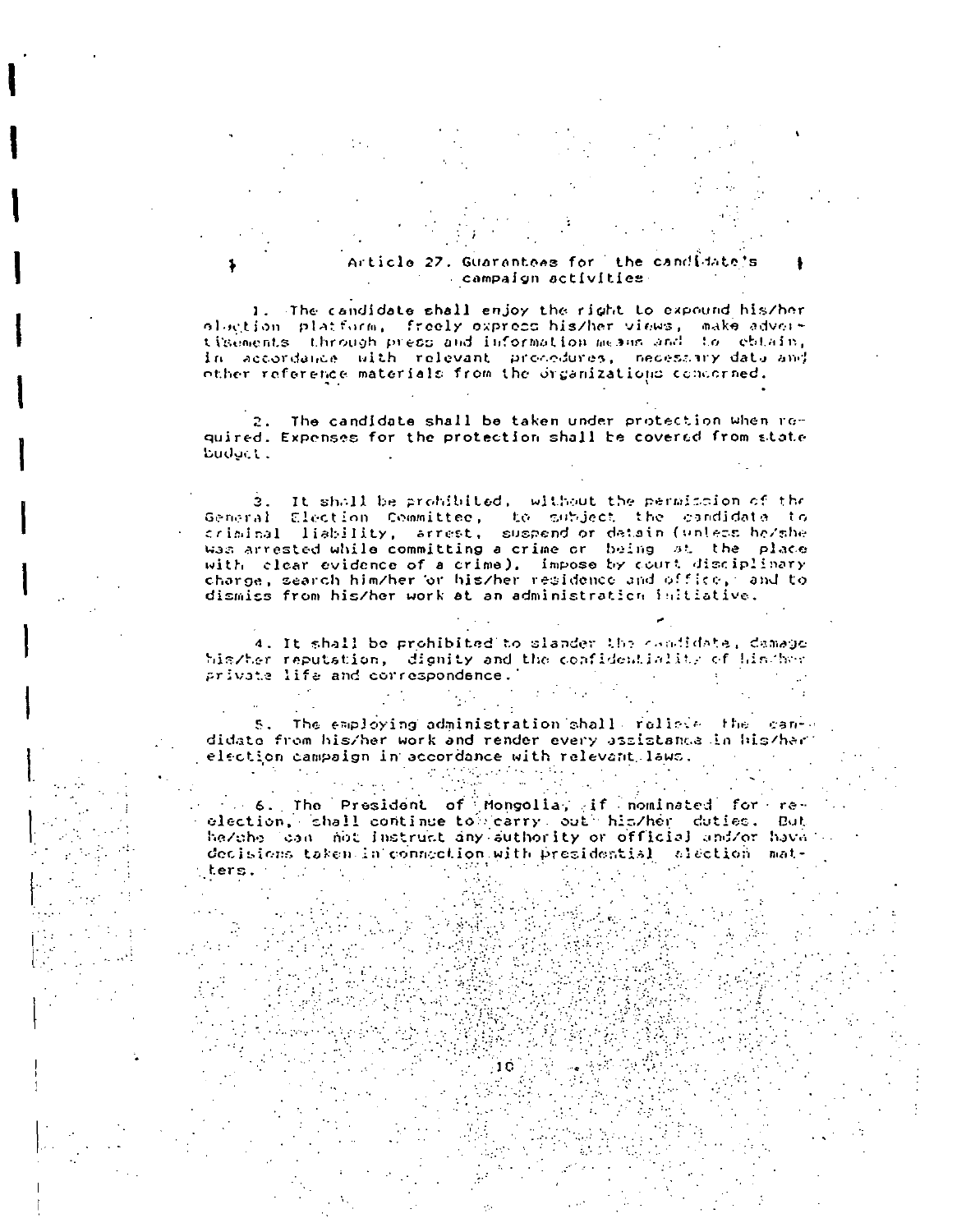### Article 28. Election campaign

.1. Meetings, gatherings or agitation centres may be orpanized by the candidate to introduce his/her election plat-<br>form, freely express his/her views, and/or by a party or parties joined for the elections to advertise their candidate.

2. Election campaign shall end  $24$  hours before the polling day. It shall be prohibited to make any advertisement from this period until the end of the polls, and to conduct opinion polls. or publish its results during a week prior to the polling day.

3. Free and equal access shall be provided for each candidate in state radio and television, or state-controled<br>newspaper and periodicals for his/her election advertisement.

4. There shall be a charge for any of candidate advertisements made for the time other than allocated by the General Election Committee in state radio and television, or statecontroled newspaper and periodicals.

> Article 29. Meetings of the candidate. with electors .  $\sim 10^6$  $\sim 100$

1. The candidate may meet his/her electors in the period up to 24 hours before the polling.  $\mathcal{L}_{\text{max}}$  and  $\mathcal{L}_{\text{max}}$ 

2. Governors of relevant administrative and territorial units shall render every possible assistance to the candidate when the latter meets his/her electors.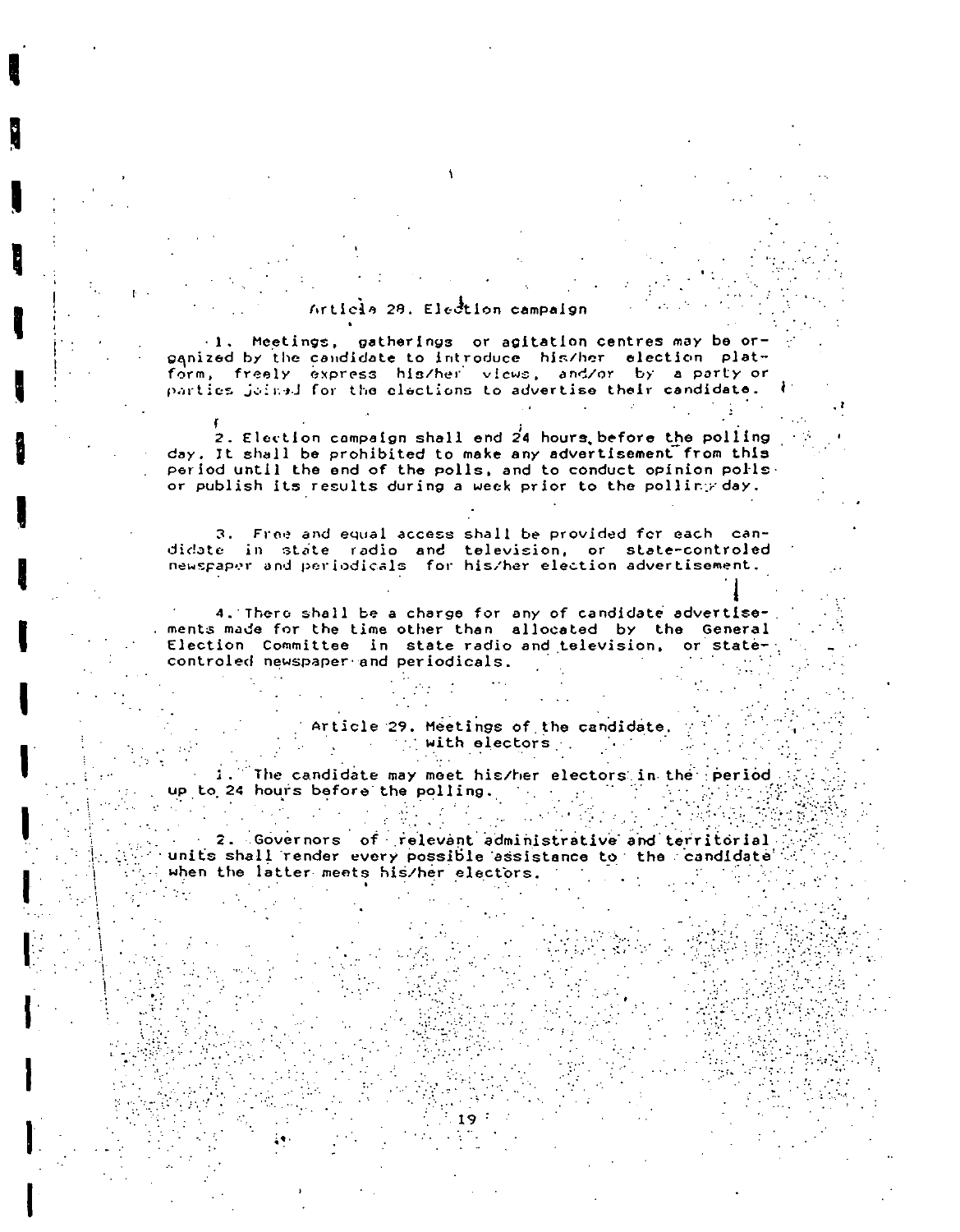CHAPTER STA  $\mathcal{L}_{\text{max}}$  and  $\mathcal{L}_{\text{max}}$ 

 $\mathcal{L}_{\text{max}}$  ,  $\mathcal{L}_{\text{max}}$ 

### POLLS, PRIMARY ELECTION OUTCOME F <del>경화되</del>는 아이는 왜 많은 나는 것

. Article 30, Polling station and term  $\mathbb{R}^m$ 

Anglie (1985) (1986) (1986) (1986)<br>Politika (1986) (1986) (1986) (1986)

1. Folls shall be conducted at the polling station between a.m. and 10 p.m. on the polling day. A division election  $07<sup>2</sup>$ commilitee shall keep the public informed of the place and time of the polls during the period of 14 days prior to the polling day.

2. Soum or district governors shall be responsible to provide their constituencies with facilities with voting booths and ballot boxes enough for electors to ballot in secret.

### Article 31. Ballot papers

1. Sallot papers shall, be printed in accordance to the. form approved by the General Election Committee and be transmitted by the Committee to local election committees and from the them to division election committees through subsidiary committees not less than 5 days before the polling day. The

2. On the ballot paper there shall be printed the candidate's full name followed by, in brackets, the name of the nominating party or parties joined for the elections. Print order of candidates' names shall be fixed by the General Election Committee with the names placed in rotation on the principle of equality and due consideration given to constituency size and elector, numbers. Avenue ( ) and ( ) ( ) ( ) ( ) ( ) ( ) ) (

3. Ballot papers shall be stamped and signed by the chairman and secretary of a division election committee. Ballot papers without signature and stamp shall not be used for polis.

 $20 -$ 

 $\mathcal{L}(\mathbf{y}) = \mathbf{y} \mathbf{y} + \mathbf{y}$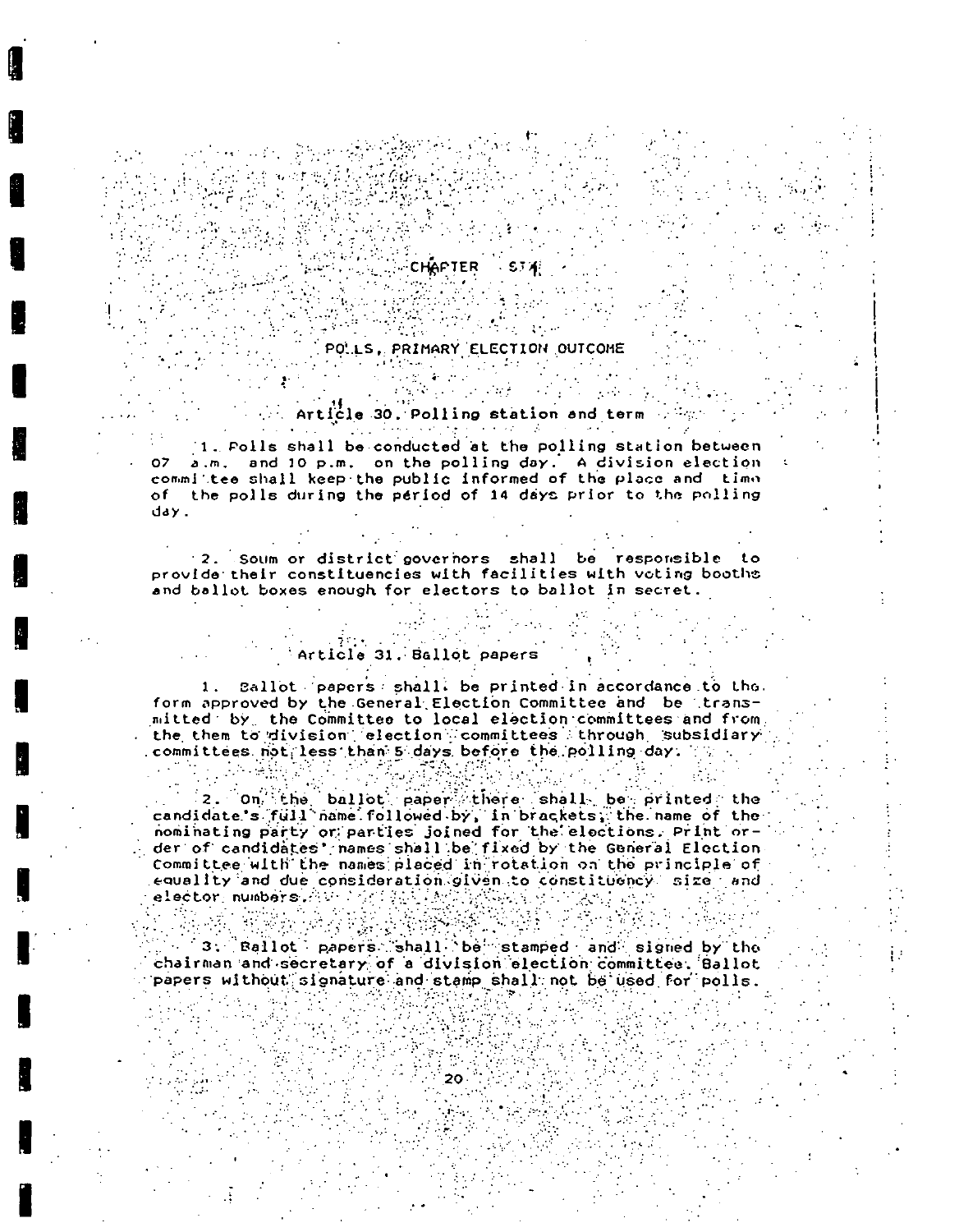### Article 32 Administration of polls

On the polling day, at 7 a.m. members of a division election committee shall, in the presence of electors' representatives, check and seal all billot boxes, and give start to the polls. Party observers and information agency representatives may be prosent at the opening.

٩Ň

2. An observor has to be registered with a subsidiary election committee and have a certificate. The observer may just monitor whether vote casting and counting and summing up of election returns were proceeded according to slection laws, but he/she shall not interfere in the functions of an election committee.

The procedures for the participation of foreign observers in elections shall be established by the General Election Committee.

3. A division election committee shall check against elector. list the passport or other certificates of each elector, and provide him/her with a ballot paper.

. Electors moved during polls shall be registered with supplementary elector list and be provided with ballot papers after their passports, or other certificates and movement cards. have been checked.  $\mathcal{A}_1$  , and  $\mathcal{A}_2$  , and  $\mathcal{A}_3$ **Contract** 

2. 4. The fact of plector's vote casting shall be marked  $\Omega$ his/her passport and elector list.

#### Article 33: Vote casting

1. An elector shall come to the polling station and cast his/her vote in person. However, votes of those electors, who can not come to the polling station due to illness or some other valid reasons shall be taken with a sealed ballot box by not less than 2 division election committee members who come to. them at their request.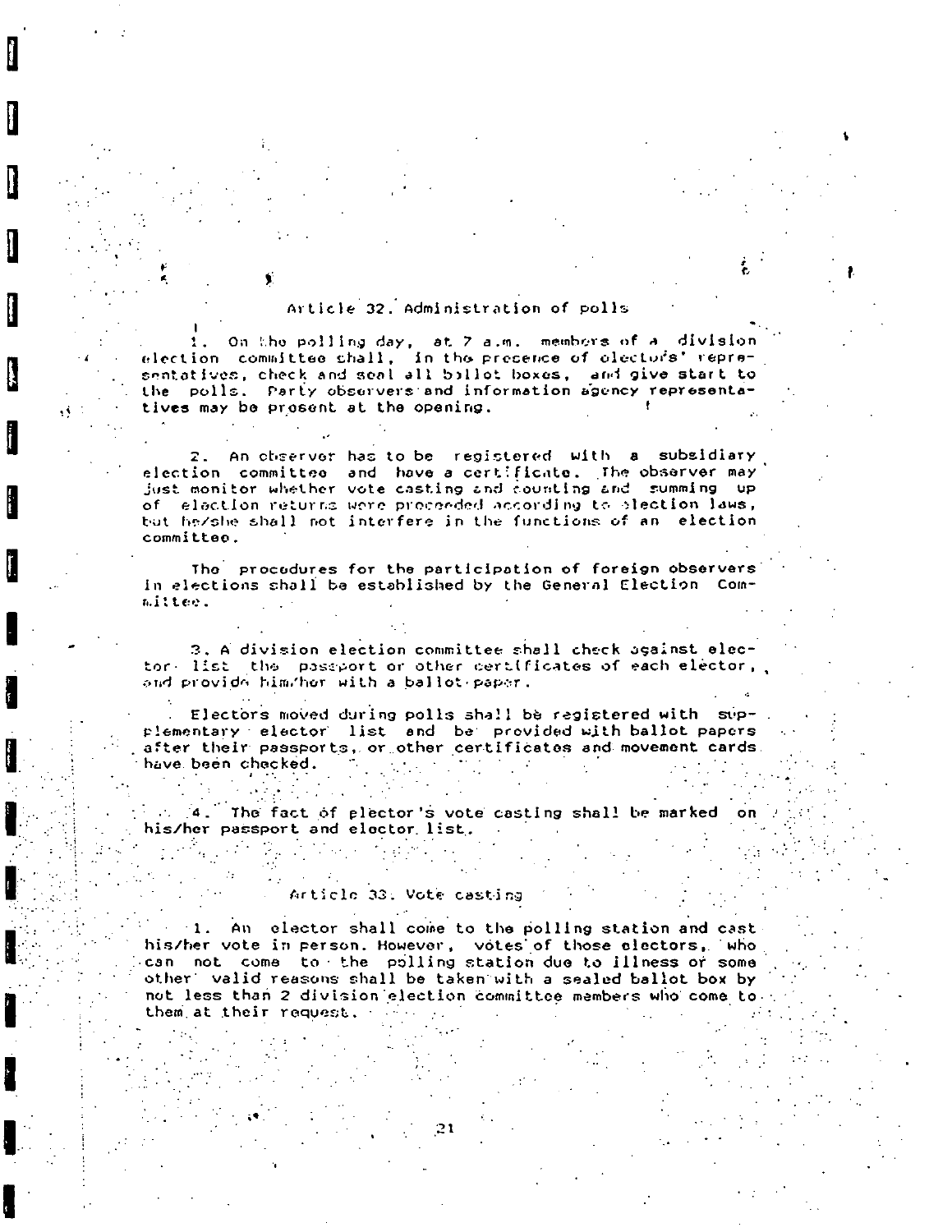2. To cast his/her vote, an elector shall get a ballot paper, enter a voting booth and circle the number preceding the full name of a preferred candidate from among others, listed in the ballot paper, and put the paper into a ballet box.

3. In case an elector made a mistake and put a wrong mark<br>when filling in a ballot paper, he/she shall notify and return it to the division election committee before putting into the ballot box and may get a new ballot paper.

An election division committee shall make a record of and keep the ballot paper returned.

4. No person, except an elector, shall be present in the voting bodth. An elector, who is not able to fill in the ballot paper in person, may be assisted by his/her trustee. However, any party election officer; election committee member or observer can not be allowed to assist as a trustee.

 $\sim 10^{11}$  m

Article 34. Considering ballot paper invalid

A ballot paper shall be considered invalid in following cases:

1) vote wasn't cast in specified form;

2) the ballot paper didn't have the signature of the chairman and secretary and stamp of the division election committee concerned:

3) the ballot paper was not market, and/or name of more than one candidates was marked, or had marks other than specified in this Law:

4) all candidates' names were crossed out;

5) the mark made before the candidate's name was altered.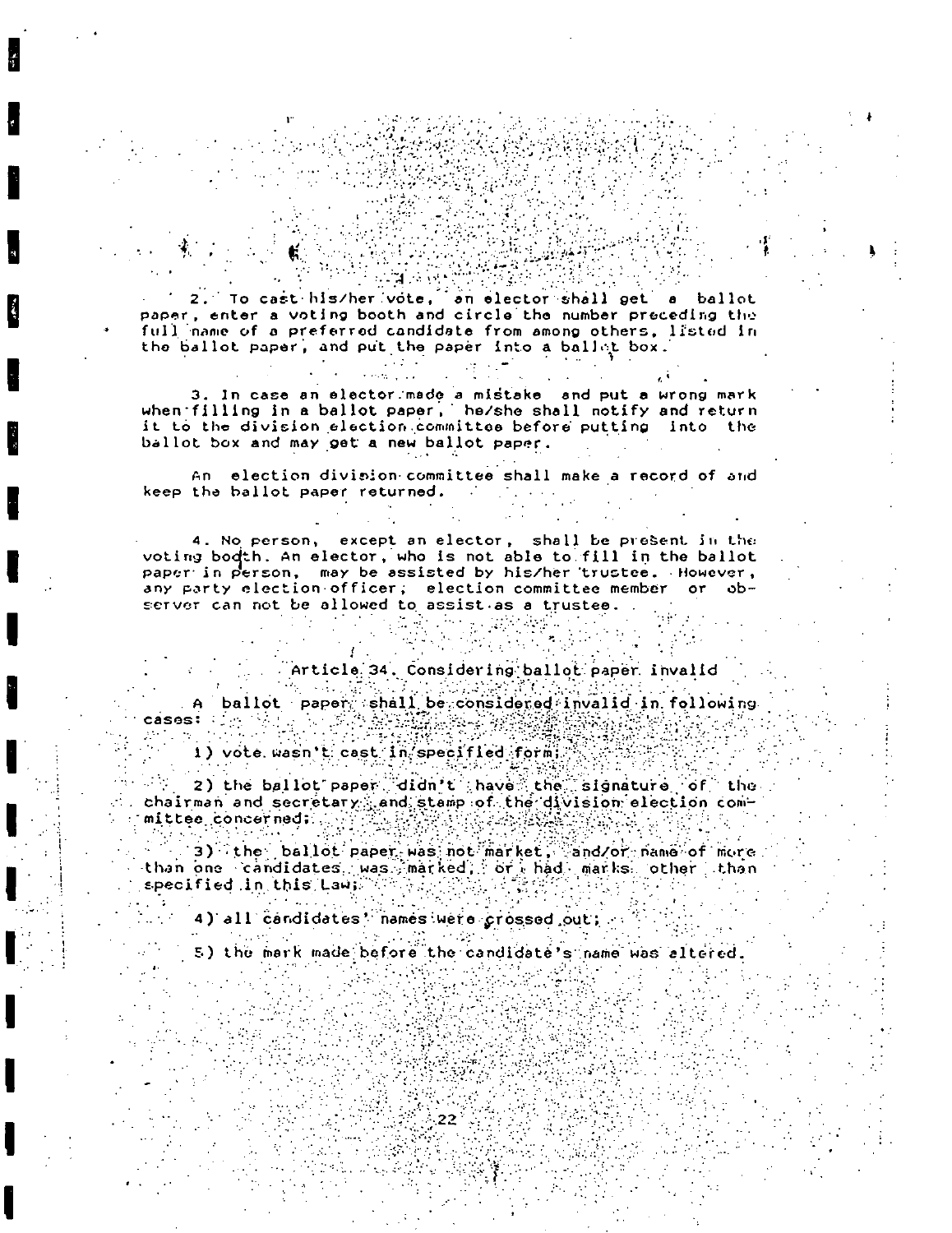#### Article 35, Vote counting

Vote counting shall be procaeded in transparency. Representatives of observers, electors as well as press and information agencies may be present during voto counting,

2. A division election committee shall announce at 10 p.m. the beginning of vote counting and open ballot boxes after unused ballot papers were counted and sealed. It shall be prohibited to open ballot boxes before the count time or make interruptions during vote counting.

3. A division election committee, on the basis of an elector list, shall count the total number of its constituency electors, the number of electors got ballot papers, the number of total or valid and invalid ballot papers taken out of ballot boxes and the number of votes cast for each candidate.

4. A division albetion committee shall consider the election returns, decide room and announce conclusions at its meeting and immediately submit them (to the local or subsidiary election committee concerned.

#### Article 36. Summing up and submitting and the selection returns and  $\sim 100$

1. A local election committee, on the basis of its subsidiary and division committee conclusions, shall integrate data on the total number of its constituency electors, the number of electors got ballot papers, the number of valid and invalid ballet papers, and the number of votes cast for each can- $\frac{1}{2}$  $\texttt{didato}: \quad \Box$  $\sim 10^{-1}$  M  $_{\odot}$ 

2. A local election committee shall prepare and consider, within 3 days and through its meeting, the returns of the elections hald within its constituency and notify them to the General Election Committee within 2 days.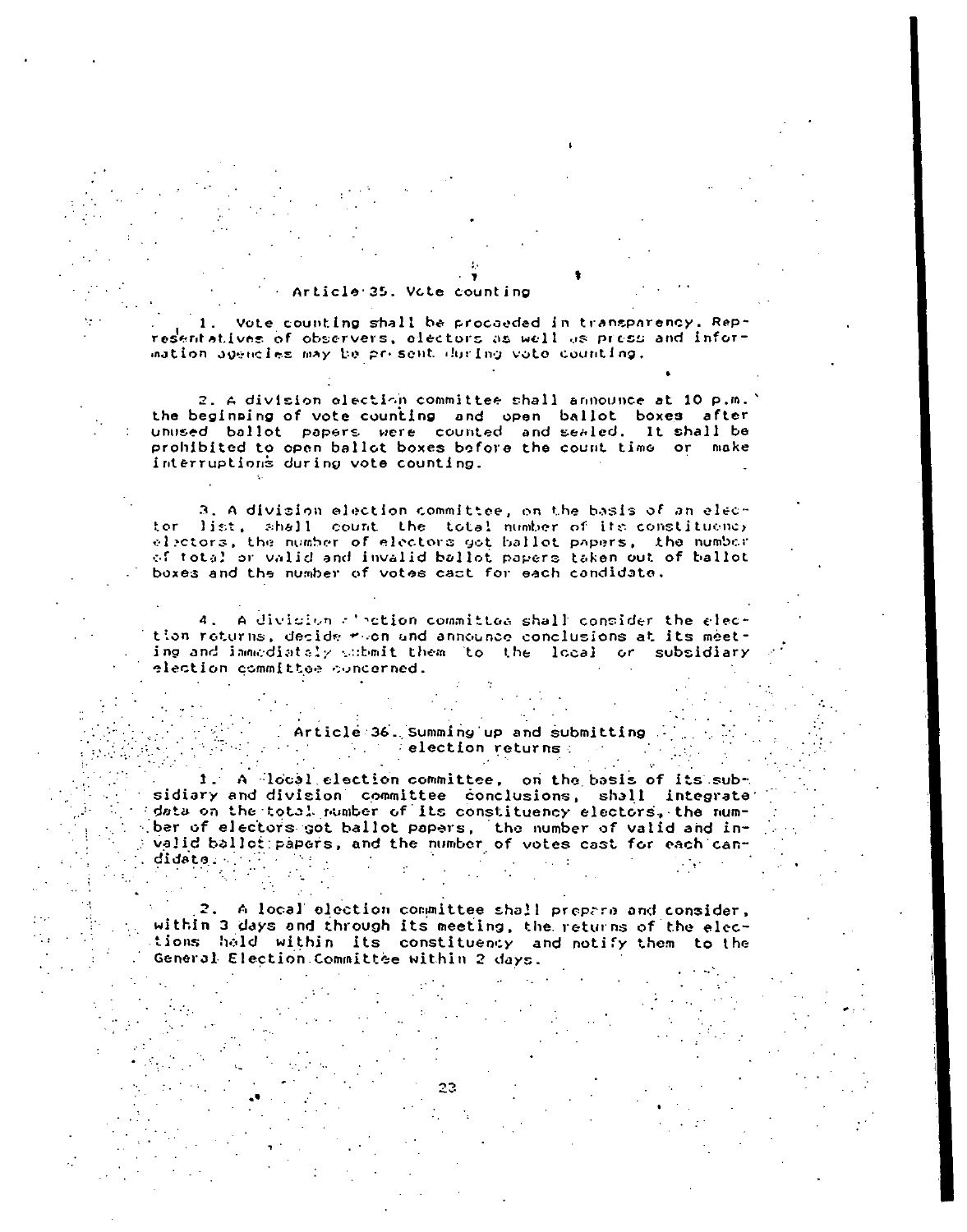Article 37% Primary election returns  $\mathbb{R}^{\mathbb{Z}}$ l $\mathbb{R}^{\mathbb{Z}}$ The General Election Committee shall prepare, on the  $\mathbb{R}$ basis of local election committee conclusions, total primary election returns for each candidate.

 $\sim$  2. The total election returns shall be determined by the total ballot papers taken out of ballot boxes.

CHAPTER SEVEN

 $\mathcal{L}^{\mathcal{L}}(\mathcal{L}^{\mathcal{L}})$  ,  $\mathcal{L}^{\mathcal{L}}(\mathcal{L}^{\mathcal{L}})$ 

CONSIDERING INVALID AND RE-CONDUCTING POLLS" 

 $Art[c]e; 38.$  Considering invalid and reconducting polls in election division

rt Grie Install

A local election committee shall consider invalid division alections when:

(1) polls were conducted in a place other, than so designated and announced and/or conducted on a day other than, prev1- $\text{o}$ usl $\chi$  announced  $\sim$  h all cases except such certain developments. 

2) 2) ballot boxes were lost after voting began, and/or<br>opened before the time stipulated in the Law (this shall not  $\mathsf{app1y}$  to paragraph 3 of the present Article):  $\mathcal{L}_{\mathcal{B}}$ 

3) any act of Intimidation directed at election committee members and alectors was proved to have influenced electors. votes and election outcome and:

4) violations of the election law; such as fraud and  $\mathbf{S}_i$  abuse  $\odot$  of their  $\mathbf{r}_i$  ghts and functions by election committee members and officials of other adencies, seriously affected the election outcome

麟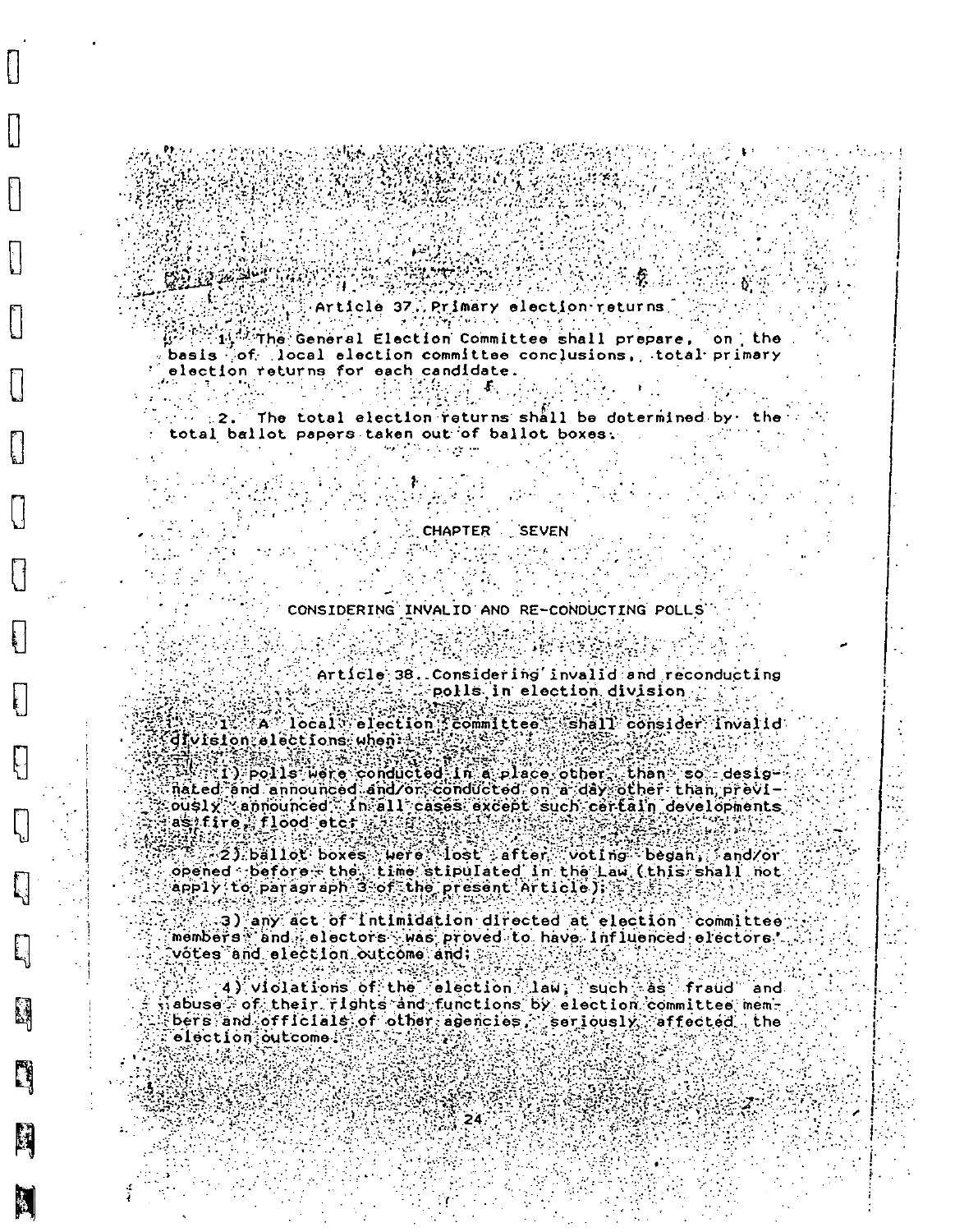Polls shall be re-conducted within 7 days after a cal election committee has considered the elections invalid.<br>Decision to re-conduct polis shall be made by a local election committee. The decision shall contain information on the place and day of the polls to be re-conducted. Polls can be reconducted on a working day. All the electors of a division election shall be involved in the polls if voting has been con-" cluded invalid throughout the division.  $\mathcal{L}^{\mathcal{L}}(\mathcal{L}^{\mathcal{L}})$  and  $\mathcal{L}^{\mathcal{L}}(\mathcal{L}^{\mathcal{L}})$ 

3. The votes of those who could not come to the polls because of the reasons specified in Article 33, paragraph 1: of the present Law, shall be considered invalid if their ballot boxes were lost or opened before the time stipulated in the. Law. In this case the voters who cast their votes in those ballot boxes shall be requested to participate in the polls to be  $\phi$ re-conducted.

> Article 39. Re-conducting polls in case  $\mathbb{R}^n$  is a none of the candidates. won majority of votes

 $\mathcal{F}^{\pm}$  ,  $\mathcal{F}^{\pm}$  ,

1. The two candidates who won the largest number of elect. tors' votes shall contest for re-election if none of the candidates won a majority vote: with a significant

 $\sim 10$ 

 $\alpha$  and  $\alpha$  and  $\alpha$ 

2. The General Election Committee shall fe conduct, an election within 14 days after the primary elections if the circle cumstance in paragraph 1 of this article occurs  $\mathbb{Z} \setminus \mathbb{Z}$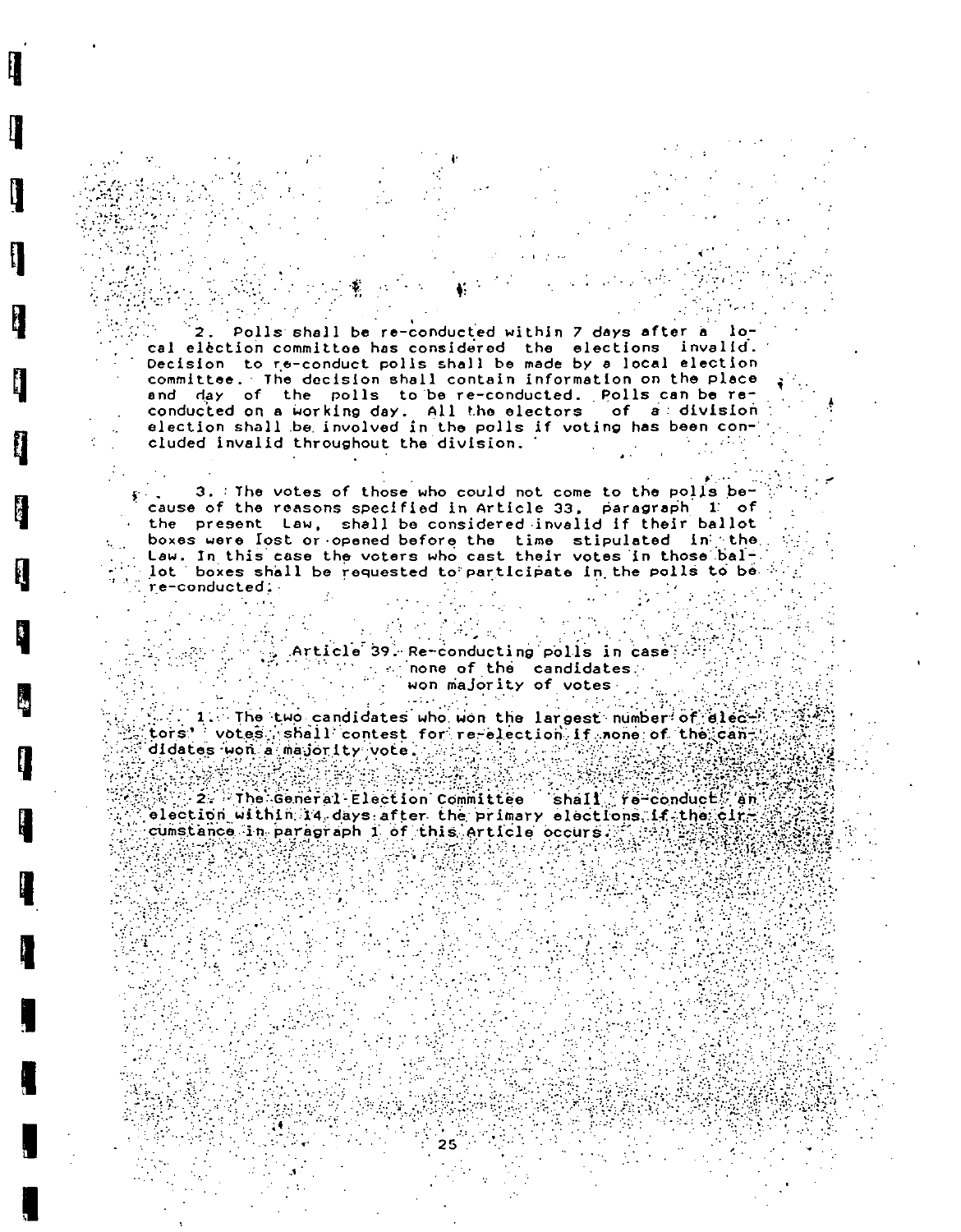#### $\%$  CHAPTER  $\%$  $ETGHT$  .

PRESENTING THE ELECTION OUTCOME TO STATE. GREAT KHURAL AND PASSING LAW RECOGNIZING THE CANDIDATE AS PRESIDENT AND HIS FULL POWERS

> Article 40. Proposing to the State Great Khural to consider the elections invalid and to re-conduct elections

 $\mathcal{L}^{\text{max}}_{\text{max}}$ 

 $\sim 10^7$ 

1. The General Election Committee shall, within 30 days I after the end of the elections, propose to the State Great Khural to consider the elections invalid and to re-conduct a new election in cases/when:  $\label{eq:2.1} \mathcal{L}(\mathcal{L}^{\mathcal{L}}_{\mathcal{L}}(\mathcal{L}^{\mathcal{L}}_{\mathcal{L}})) = \mathcal{L}(\mathcal{L}^{\mathcal{L}}_{\mathcal{L}}(\mathcal{L}^{\mathcal{L}}_{\mathcal{L}})) = \mathcal{L}(\mathcal{L}^{\mathcal{L}}_{\mathcal{L}}(\mathcal{L}^{\mathcal{L}}_{\mathcal{L}}))$ 

1) 50 per cent of all the electors registered in elector lists didn't participate in the primary elections;  $\mathcal{F}_{\mathcal{G}}$  ,  $\mathcal{F}_{\mathcal{G}}$ 

2) neither of the candidates won a majority vote of the 

3) the polis were not conducted in conformity with the Läw: 2008年10月 SI.

**EVALUATE STATE STATE STATE STATE STATE STATE STATE STATE STATE STATE STATE STATE STATE STATE STATE STATE STATE** Invalid on the ground of this Article, perserabh 1(1), it shall announce the re-conducting of polls within 60 days after taking such a decision. In case the State Great Khural considered the polls invalid on the ground of this Article, paragraph 1(2), it shall announce a re-election within 7 days after taking such a decision. If the state Great Khural considered the polls invalid on the ground of this Article, paragraph 1(3), tit shall examine the matter in detail and decide to re-conduct either polls or election in accordance with this paragraph? tocal, subsidiary , and division election committees shall be estab-. provisions of this Law shall be applied to such activities as the preparation for and holding of Presidential election, the nomination of candidates, election campaign, etc. أجبا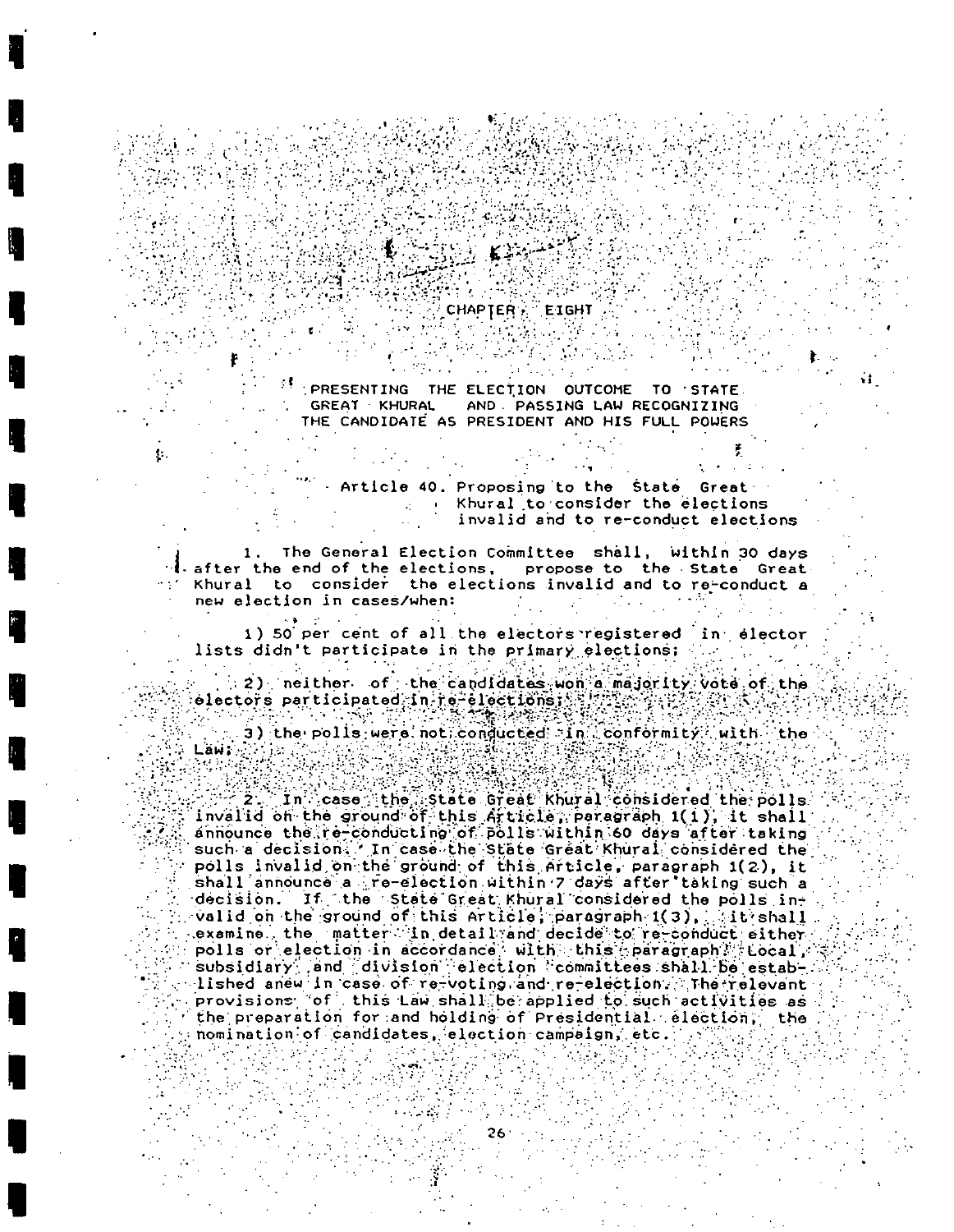#### Article 41. Passing a law recognizing  $\mathcal{O}(\mathcal{O}(10^6))$  . The  $\mathcal{O}(\mathcal{O}(10^6))$ Presidential full powers

1. Notwithstanding the provisions of Article 40, paragraph 1 of this Daw, the candidate, who secured a majority vote of the electors participated in the primary elections; shall be considered President-elect in accordance with Article 31. paragraphs 4 and 5 of the Constitution, and the Chairman of the General Election Committee shall, within 30 days after the elections, propose to the State Great Khural to pass a law recognizing full powers of the President.

2. The State Great Khural shall consider the General Election Committee report on the final results of the primary elections and a Constitutional Court judgment if there is any.

Members of the State Great Khural may put. questions to the Chairman of the Seneral Election Committee and Chairman of the Constitutional " . rt after the report and/or judgment were. heard.

3. The members of the State Great Khural shall vote on each of the following points concerning the candidate and the ary elections:<br>1) validity of the primary elections:  $\mathcal{L} = \mathcal{L}$ primary elections:  $\mathcal{L}(\mathcal{L})$ 

 $\sim$   $\sim$ 

I

2) absence of incompatibility reasons for the candidate to be elected as President ("Incompatibility reasons" shall mean failure by the candidate to meet the requirements specified in. Article 30, paragraph 2 of the Constitution; an offense committed by the candidate was proved by court after the primary. elections or if the candidate has been certified insane upon a medical conclusion).  $\mathcal{O}(\log n)$  and  $\mathcal{O}(\log n)$  .

14. The candidate shall be considered President-elect and a  $\mathbb{R}$ law recognizing Presidential full powers shall be adopted in case a majority of the members of the State Great Khural voted. in the affirmative for each matter specified in this Article. paragraph 3. Sales and the sea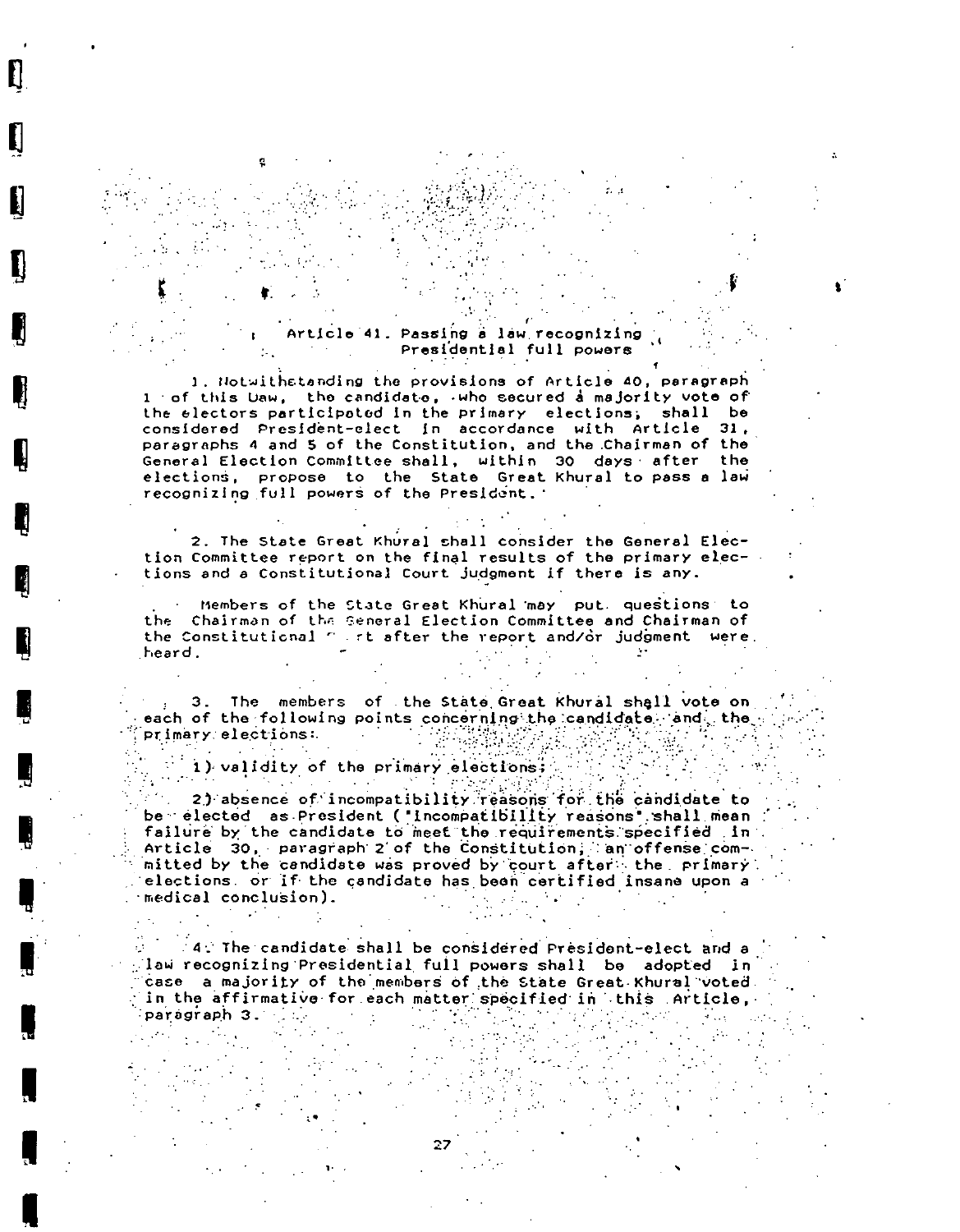5. An elucidation voting shall take place on each of the points specified in Article 40, paragraph 1 in dase a majority of the members of the State Great Khural didn't vote in the affirmative on the points specified in this Article, paragraph 3(1). The candidate shall be considered President-elect and a law recognizing the full powers of President shall be adopted as provided in this Article, paragraph 4 in case the members of the State Great Khural did not vote in the affirmative on the points specified in Article 40, paragraph 1. The procedure specified in Article 40, paragraph 2 of this Law shall be applied under other circumstances.

6. The State Great Khural shall call and hold a re-<br>election for President in the event of the death of the can-<br>didate or the State Great Khural pidn't consider the candidate President-elect and adopt a law recognizing the full power of the President on the ground that the candidate failed to meet the requirements, specified in this Article, paragraph 3.

 $\sim 10$ 

**CHAPTER WINE** 

CALLING AND HOLDING ELECTION " IN CASE PRESIDENTIAL FULL POWERS **END BEFORE TERMS CONFID** 

SETTLEMENT OF DISPUTES RELATING TO PRESIDENTIAL ELECTION AND R

Article 42. Calling and holding election নেতৃত্ব শিল্পীয়<br>বৰ্ষৰৰ শিল্পী  $\varepsilon$ in case Presidential full powers  $\varepsilon$ end before terms  $\mathcal{F}_{\mathcal{F}}$ - 한자 연주  $\frac{1}{2}$  ,  $\frac{1}{2}$  ,

 $\frac{1}{2}$ 

1. The State Great Khural shall call and hold within 4 months a new Presidential election in the event of the resignation, death or voluntary office leave of the President. A said

2. The provisions of this Law shall be applicable when<br>calling and holding a new Presidential election in case  $\mathcal{F}^{\mathcal{F}}(\mathbf{2})$  . Presidential full powers end before the terms.